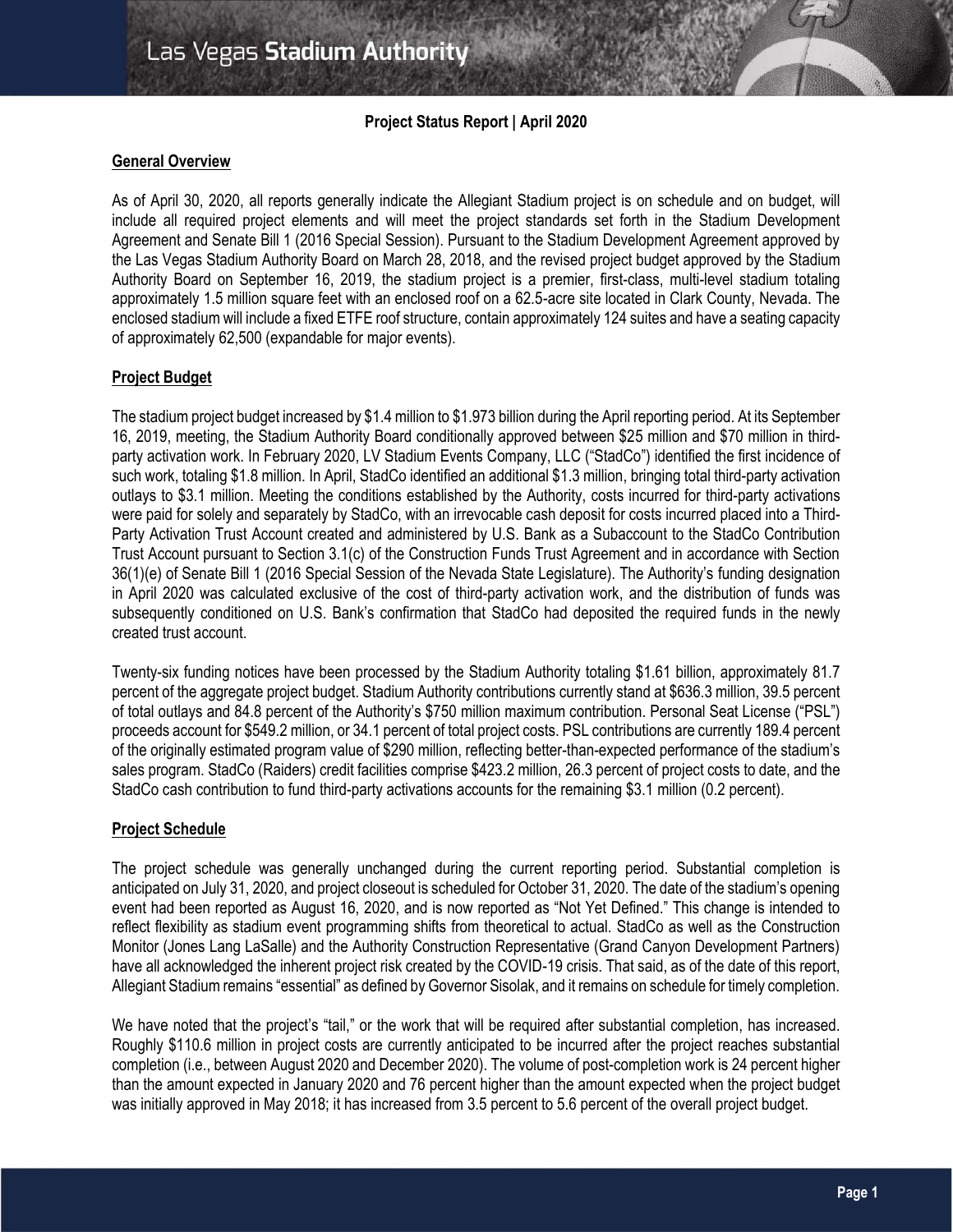# **Project Contingency**

The aggregate stadium project contingency was reduced from \$13.2 million in March 2020 to \$12.1 million in April 2020. The GMP contingency stood at \$6.3 million, approximately 3.0 percent of the GMP balance to complete. The owner's contingency (\$1.1 million), the FF&E contingency (\$3.2 million) and the infrastructure contingency (\$1.4 million) were unchanged during the current reporting period. In total, the project's aggregated contingencies currently represent a little over 3.3 percent of remaining project costs.

# **Change Orders**

Change orders processed during April 2020 totaled \$3.5 million, bringing change orders to date to \$130.6 million. A total of \$10.3 million in potential/pending change orders were reported as of April 2020. Major pending items included additional quality inspections (\$2.3 million), additional costs for brick paver design (\$1.2 million) and plaza changes (\$1.1 million).

# **LV Stadium Events Company (Raiders) Project Status Report**

LV Stadium Events Company, LLC submitted its monthly project report on May 5, 2020, providing a general overview of the status of: (1) design planning; (2) the project budget; (3) the construction schedule; (4) permitting, licenses and approvals; (5) compliance with various provisions of Senate Bill 1 and (6) compliance with the provisions of the community benefits plan. StadCo cited no variance in the project schedule or the project budget.

StadCo remarked that in addition to implementing guidelines from the Centers for Disease Control and Prevention and the Occupational Safety and Health Administration for reducing the transmission of COVID-19, the contractor was exploring widescale virus testing among the construction workforce. We understand that significant testing of the workforce did take place in cooperation with the Southern Nevada Health District.

StadCo also noted that the construction review process is not expected to be materially impacted by COVID-19 and that Clark County has "committed to provide uninterrupted support for plan review, permitting and field inspections." StadCo cautioned, however, that it was attempting to "overcome challenges to the furniture and equipment installation schedule" stemming from "special County Department of Building & Fire Prevention requirements." These challenges, should they persist, could potentially delay the use of the stadium following substantial completion.

## **Construction Monitor's Report (Jones Lang LaSalle)**

The Construction Monitor submitted Site Observation Report 22 on April 24, 2020; it was subsequently revised and reissued on May 7, 2020. The report supported a draw of \$79.5 million (plus \$1.3 million in third-party activation expenses) and certified that: (1) all design agreements remain in full force and effect and have not been modified; (2) there has been no material deviation in stadium costs; (3) all required permits have been issued and are in effect; (4) all current draws are being used for project costs; (5) the project is proceeding on schedule and will be completed by the scheduled completion date; (6) all funds previously requisitioned have been used for their intended purpose; (7) there have been no material change orders other than those permitted by the Development Agreement or the Design-Build Agreement and (8) the Construction Monitor has no knowledge of any vendors' liens, mechanics' liens or security interests that should be satisfied or discharged before the immediate payment request.

Consistent with prior reports, the Construction Monitor noted that the budget remains in balance and that work at Allegiant Stadium is proceeding in a "good and workmanlike manner" and in "general accordance with the construction documents." The Construction Monitor reiterated that while the project schedule "remains aggressive" the "July 31, 2020 Substantial Completion timetable remains achievable." Labor-related concerns have also reportedly been mitigated, with Jones Lang LaSalle stating: (i) "workforce has remained steady," (ii) an increase in the number of shifts from two to three and (iii) the rapid replacement of identified vacancies.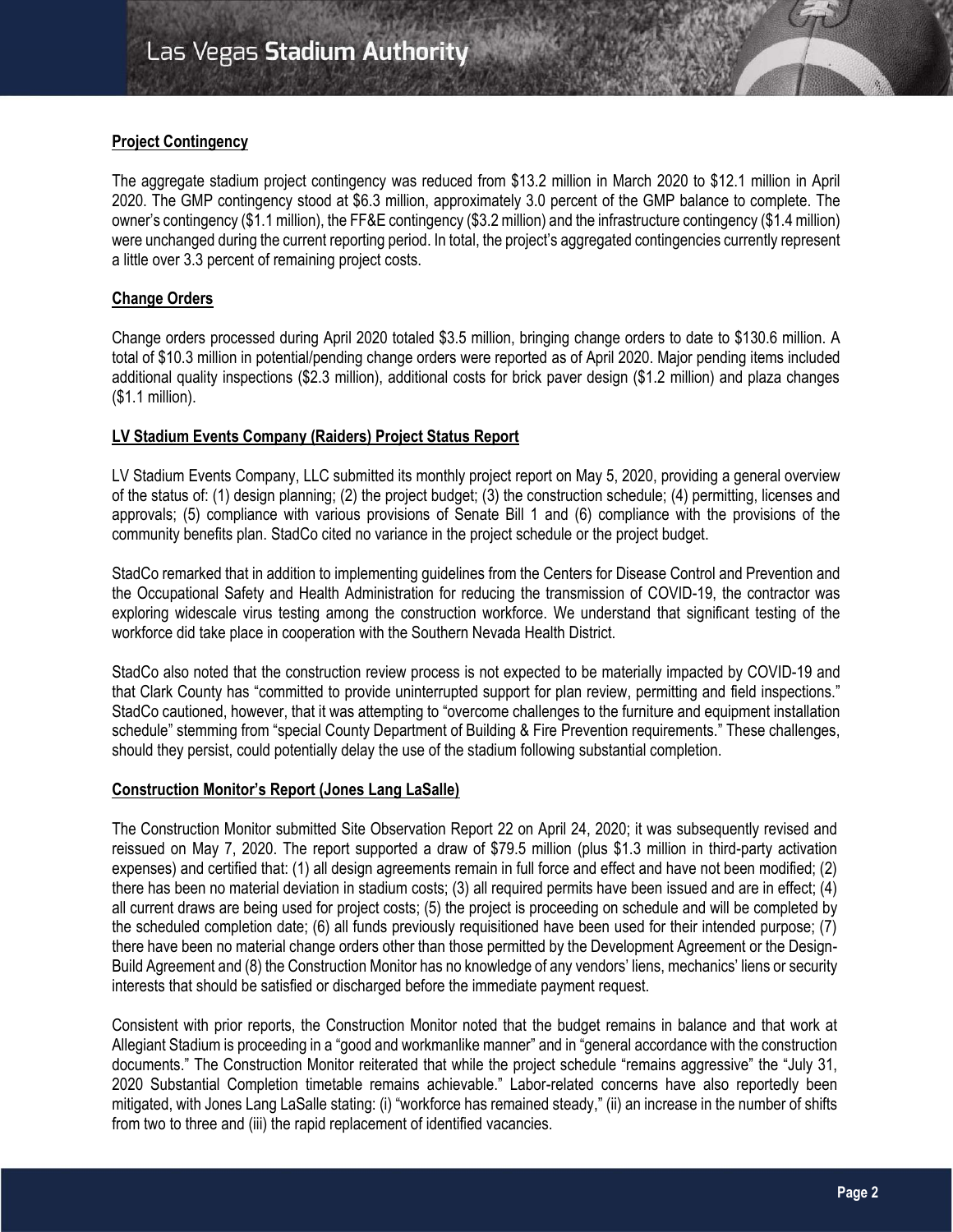# Las Vegas Stadium Authority

The Construction Monitor also referenced a Failure Report submitted to the Clark County Building Department on February 18, 2020. This report, which contains a series of submissions from Arup and five structural engineering firms, documents the resolution to challenges incurred with the stadium's cable net roofing system. Arup cited "no exception to the continuation of construction activities at this time," with the report providing: (i) a recapitulation of all engineering work done in repairing the failed joint connector and (ii) a revalidation characterized as a "triple approval stamp" undertaken out of an abundance of caution.

# **Authority Construction Representative (Grand Canyon Development Partners)**

Grand Canyon Development Partners ("GCDP") provided a series of updates during the period based on: (1) attendance at regularly scheduled construction meetings; (2) recurring monthly meetings with the StadCo Representative; (3) routine site visits and (4) a review of project materials and reports submitted by StadCo and the Construction Monitor. GCDP identified no changes to project submission matters requiring the Authority's approval and generally concluded that the stadium project will be completed on time and on budget, will include all project elements and will meet the project standards set forth in the Stadium Development Agreement and Senate Bill 1 (2016 Special Session).

Respecting social distancing protocols, GCDP met with StadCo on April 28, 2020, and toured the site on April 14, 22 and 30. GCDP was provided with an updated project schedule and was advised that work sequences have again been adjusted based on the current construction activities "completed, delayed and accelerated." Notably, the current project schedule does not yet reflect adjustments in response to the COVID-19 pandemic. GCDP reported that labor remains at reasonable level (i.e., 1,600 plus workers per day) and that the contractor has "moved some daytime labor to second shift work in an attempt to accommodate more social distancing." GCDP further indicated that it will continue monitoring "the contractor's ability to work through the AGC/OSHA protocols and their ability to maintain the project's momentum."

GCDP cited dozens of project achievements during the period, the vast majority of which are on or ahead of schedule. Similar to the Construction Monitor, GCDP noted coordination with state and local agencies to obtain required inspections. GCDP did indicate some potential challenges with elevator and escalator inspections and Clark County's requirement that all fire alarm systems be tested and approved before FF&E can be installed or kitchen equipment burn in can take place. These hurdles notwithstanding, CGDP continued to conclude that "to the best of our knowledge, the stadium project will be completed on time and on budget, will include all project elements, and will meet the project standards set forth in the Stadium Development Agreement and Senate Bill 1 (2016 Special Session)."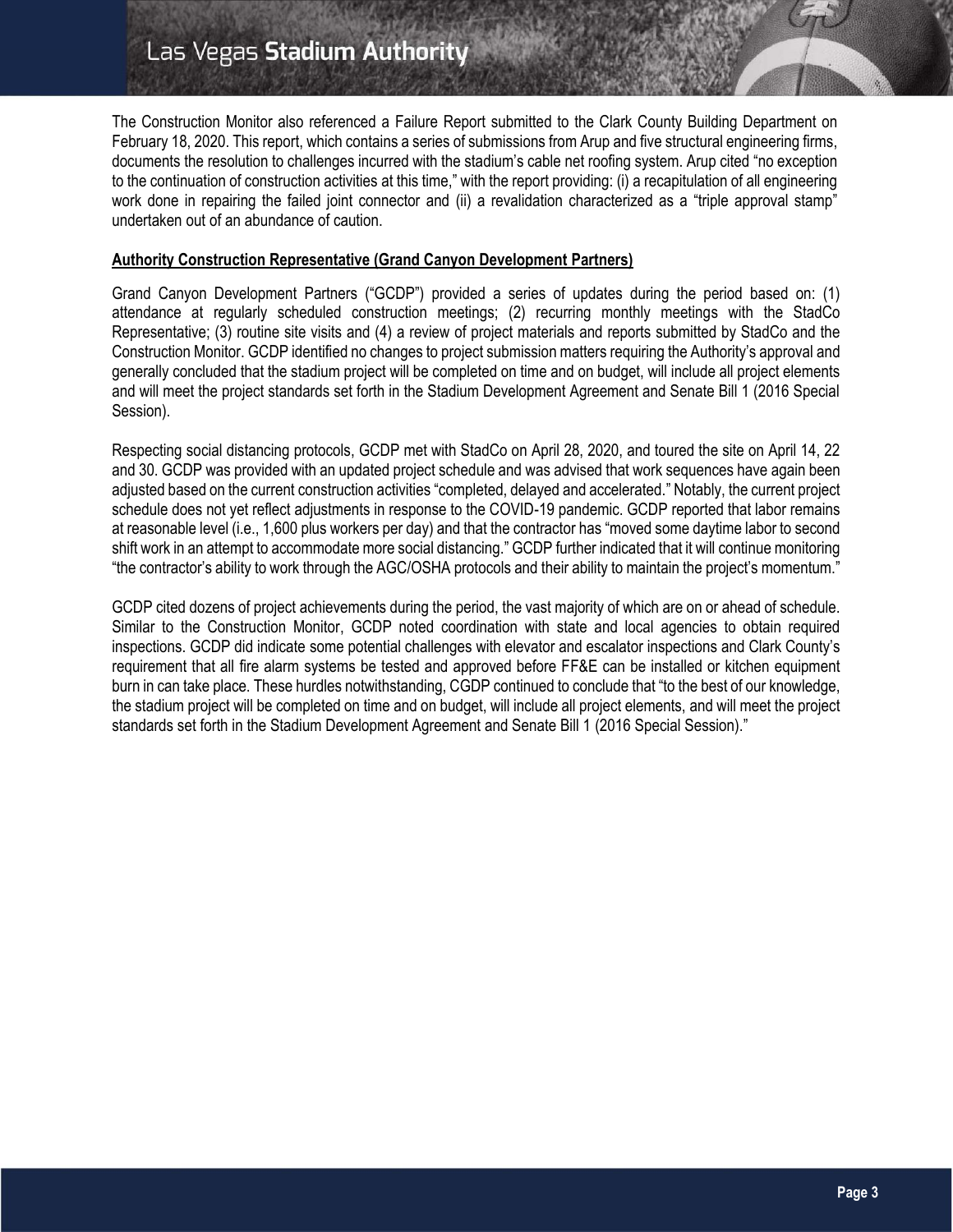Project Status Report | April 2020

|      |                            |    |                        |           |     |                  |        |                       |          | <b>Stadium Project Uses of Funds</b> |            |    |                          |           |         |                          |       |             |       |
|------|----------------------------|----|------------------------|-----------|-----|------------------|--------|-----------------------|----------|--------------------------------------|------------|----|--------------------------|-----------|---------|--------------------------|-------|-------------|-------|
|      |                            |    |                        |           |     |                  |        | <b>Contingency</b> as |          |                                      |            |    |                          |           |         |                          |       |             |       |
|      |                            |    |                        |           |     | Project          |        | a % of Budget to      |          |                                      |            |    | <b>Project Completed</b> |           |         | <b>Project Completed</b> |       | % Completed |       |
|      | Month/Year                 |    | <b>Project Budget</b>  |           |     | Contingency      |        | Complete              |          | <b>Change Orders</b>                 |            |    | <b>During Period</b>     |           |         | to Date                  |       | to Date     |       |
|      | Sep-17<br>Oct-17<br>Nov-17 | Ś  | 1,736,965,813          | $[1]$     | \$  | 135,827,170      | $[1]$  | 8.3%                  | $[2]$ \$ | $\overline{\phantom{a}}$             |            | \$ | 101,927,013              | $[1]$     | \$      | 101,927,013              | $[1]$ | 5.9%        | $[3]$ |
|      |                            | Ś  | 1,727,449,040          | $[4]$     | \$  | 135,827,170      | $[4]$  | 8.4%                  | $[2]$ \$ | ÷,                                   |            | \$ | 10,594,806               | $[4]$     | \$      | 112,521,819              | $[4]$ | 6.5%        | $[3]$ |
|      | Nov-17                     |    | 1,727,449,040          | $[5]$     | \$  | 135,827,170      | $[5]$  | 8.5%                  | $[2]$ \$ | $\overline{\phantom{a}}$             |            | \$ | 10,385,137               | $[5]$     | \$      | 122,906,956              | [5]   | 7.1%        | $[3]$ |
| ŠΕ   | Dec-17                     |    | 1,846,322,374          | [6]       | \$  | 125,216,471      | [6]    | 7.3%                  | $[2]$ \$ |                                      |            | \$ | 17,286,161               | [6]       | \$      | 140,193,117              | [6]   | 7.6%        | $[3]$ |
|      |                            |    | 1,846,322,374          | $[7]$     | \$  | 125,216,471      | $[7]$  | 7.4%                  | $[2]$ \$ | ÷,                                   |            | \$ | 21,585,229               | $[7]$     | $\zeta$ | 161,778,346              | [7]   | 8.8%        | $[3]$ |
|      | $\frac{1}{2}$ Jan-18       |    | 1,846,322,374          | [8]       | \$  | 124,951,258      | [8]    | 7.5%                  | $[2]$ \$ | $\overline{\phantom{a}}$             |            | Ś  | 10,588,858               | [8]       | \$      | 172,367,204              | [8]   | 9.3%        | $[3]$ |
|      | Mar-18                     | Ś  | 1,800,000,000          | [9]       | \$  | 106,152,453      | [10]   | 6.6%                  | $[2]$ \$ | ÷,                                   |            | Ś  | 17,207,932               | $[10]$ \$ |         | 189,575,136 [10]         |       | 10.5%       | $[3]$ |
|      | Apr-18                     |    | 1,800,000,000          | [9]       | \$  | 106,152,453      | $[13]$ | 6.7%                  | $[2]$ \$ |                                      | $[14]$     | \$ | 16,150,752               | $[13]$ \$ |         | 205,725,888 [13]         |       | 11.4%       | $[3]$ |
|      | $May-18$                   |    | 1,840,000,000          | $[17]$ \$ |     | 112,052,620      | $[18]$ | 7.0%                  | $[2]$ \$ | 1,625,940                            | $[19]$ \$  |    | 40,835,486               | $[20]$ \$ |         | 246,561,374 [20]         |       | 13.4%       | $[3]$ |
|      | Jun-18                     |    | 1,840,000,000          | $[17]$    | -\$ | 112,052,620      | $[23]$ | 7.2%                  | $[2]$ \$ |                                      |            | Ś  | 38,778,712               | $[24]$    | -\$     | 285,340,086 [24]         |       | 15.5%       | $[3]$ |
|      | Jul-18                     |    | 1,840,000,000          | $[17]$ \$ |     | 112,056,457      | $[27]$ | 7.4%                  | $[2]$ \$ | $\overline{a}$                       | $[28]$ \$  |    | 30,225,023               | $[29]$ \$ |         | 315,565,109 [29]         |       | 17.2%       | $[3]$ |
|      | Aug-18                     |    | 1,840,000,000          | $[17]$ \$ |     | 111,637,640      | $[32]$ | 7.5%                  | $[2]$ \$ | ÷,                                   | $[33]$ \$  |    | 32,027,796               | $[34]$ \$ |         | 347,592,905 [34]         |       | 18.9%       | $[3]$ |
|      | Sep-18                     |    | 1,840,000,000          | $[17]$ \$ |     | 107,179,154      | $[37]$ | 7.5%                  | $[2]$ \$ |                                      | $[38]$ \$  |    | 54,791,642 (r) [39] \$   |           |         | 402,384,547 (r) [39]     |       | 21.9%       | $[3]$ |
|      | Oct-18                     |    | 1,840,000,000          | $[17]$ \$ |     | 104,381,308      | $[42]$ | 7.5%                  | $[2]$ \$ | 1,558,651                            | $[43]$ \$  |    | 46,089,225               | $[44]$ \$ |         | 448,473,772 [44]         |       | 24.4%       | $[3]$ |
|      | <b>Nov-18</b>              |    | 1,840,000,000          | $[17]$ \$ |     | 93,440,979       | $[47]$ | 7.0%                  | $[2]$ \$ | 9,068,016                            | $[48]$ \$  |    | 52,000,478               | $[49]$ \$ |         | 500,474,250 [49]         |       | 27.2%       | $[3]$ |
|      | Dec-18                     |    | 1,840,000,000          | $[17]$ \$ |     | 85,293,724       | $[52]$ | 6.7%                  | $[2]$ \$ | 598,984                              | $[53]$ \$  |    | 64,068,000               | $[54]$ \$ |         | 564,542,250 [54]         |       | 30.7%       | $[3]$ |
|      | Jan-19                     |    | 1,840,000,000          | $[17]$ \$ |     | 85,365,726       | $[57]$ | 7.0%                  | $[2]$ \$ | 1,639,788                            | $[58]$ \$  |    | 58,003,843               | $[59]$ \$ |         | 622,546,095 [59]         |       | 33.8%       | $[3]$ |
|      | Feb-19                     |    | 1,840,000,000          | $[17]$ \$ |     | 89,347,778       | $[62]$ | 7.8%                  | $[2]$ \$ |                                      | $[63]$ \$  |    | 67,868,888               | $[64]$ \$ |         | 690,414,983 [64]         |       | 37.5%       | $[3]$ |
|      | $\frac{5}{2}$ Mar-19       |    | 1,840,000,000          | $[17]$ \$ |     | 85,519,407       | [67]   | 7.9%                  | $[2]$ \$ | 6,009                                | $[68]$ \$  |    | 62,388,497               | $[69]$ \$ |         | 752,803,480 [69]         |       | 40.9%       | $[3]$ |
|      |                            |    | 1,840,000,000          | $[17]$ \$ |     | 76,261,778       | $[72]$ | 7.4%                  | $[2]$ \$ | 767,581                              | $[73]$ \$  |    | 52,667,096               | $[74]$ \$ |         | 805,470,576 [74]         |       | 43.8%       | $[3]$ |
| -GMP | $May-19$                   | Ś  | 1,840,000,000          | $[17]$ \$ |     | 54,628,353       | $[77]$ | 5.7%                  | $[2]$ \$ | $\overline{\phantom{a}}$             | $[78]$ \$  |    | 73,911,481 (r)           | $[79]$ \$ |         | 879,382,057 [79]         |       | 47.8%       | $[3]$ |
|      | <b>Jun-19</b>              |    | 1,840,000,000          | $[17]$ \$ |     | 47,395,112       | $[82]$ | 5.3%                  | $[2]$ \$ | 25,443,308                           | $[83]$ \$  |    | 65,366,349               | $[84]$ \$ |         | 944,748,406 [84]         |       | 51.3%       | $[3]$ |
| iso. | Jul-19                     |    | 1,880,000,000          | $[87]$ \$ |     | 52,565,677       | $[88]$ | 6.0%                  | $[2]$ \$ | 10,189,098                           | $[89]$ \$  |    | 61,136,024 (r) [90] \$   |           |         | 1,005,884,430 [90]       |       | 53.5%       | $[3]$ |
|      | Aug-19                     |    | 1,880,000,000          | $[87]$ \$ |     | 31,047,304       | $[93]$ | 3.8%                  | $[2]$ \$ | 4,312,191                            | $[94]$ \$  |    | 57,269,499               | $[95]$ \$ |         | 1,063,153,929 [95]       |       | 56.6%       | $[3]$ |
|      | Sep-19                     |    | 1,880,000,000          | $[87]$ \$ |     | 20,433,622       | $[98]$ | 2.7%                  | $[2]$ \$ | 9,654,085                            | $[99]$ \$  |    | 54,882,409 [100] \$      |           |         | 1,118,036,337 [100]      |       | 59.5%       | $[3]$ |
|      | Oct-19                     |    | 1,970,000,000 [103] \$ |           |     | 77,456,569 [104] |        | 10.0%                 | $[2]$ \$ | 12,167,499 [105] \$                  |            |    | 74,913,531 [106] \$      |           |         | 1,192,949,869 [106]      |       | 60.6%       | $[3]$ |
|      | Nov-19                     |    | 1,970,000,000 [103] \$ |           |     | 63,449,776 [109] |        | 9.0%                  | $[2]$ \$ | 6,961,285 [110] \$                   |            |    | 74,043,017 [111] \$      |           |         | 1,266,992,885 [111]      |       | 64.3%       | $[3]$ |
|      | Dec-19                     |    | 1,970,000,000 [103] \$ |           |     | 62,495,571 [114] |        | 9.8%                  | $[2]$ \$ | 95,521 [115] \$                      |            |    | 68,380,747 [116] \$      |           |         | 1,335,373,632 [116]      |       | 67.8%       | $[3]$ |
|      | $Jan-20$                   |    | 1,970,000,000 [103] \$ |           |     | 48,751,454 [119] |        | 8.6%                  | $[2]$    | \$<br>11,359,172 [120] \$            |            |    | 70,008,925 [121] \$      |           |         | 1,405,382,557 [121]      |       | 71.3%       | $[3]$ |
|      | Feb-20                     | Ś. | 1,971,768,409 [124] \$ |           |     | 13,175,594 [124] |        | 2.6%                  | $[2]$ \$ |                                      | $[125]$ \$ |    | 65,651,147 [126] \$      |           |         | 1,471,033,704 [126]      |       | 74.6%       | $[3]$ |
|      | Mar-20                     |    | 1,971,768,409 [124] \$ |           |     | 13,214,502 [130] |        | 3.0%                  | $[2]$ \$ | 31,596,588 [131] \$                  |            |    | 59,919,585 [132] \$      |           |         | 1,530,953,289 [132]      |       | 77.6%       | $[3]$ |
|      | Apr-20                     | Ś  | 1,973,116,914 [135] \$ |           |     | 12,073,546 [135] |        | 3.3%                  | $[2]$ \$ | 3,542,395 [136] \$                   |            |    | 80,802,342 [137] \$      |           |         | 1,611,755,631 [137]      |       | 81.7%       | $[3]$ |
|      | May-20                     |    |                        |           |     |                  |        |                       |          |                                      |            |    |                          |           |         |                          |       |             |       |
|      | <b>Jun-20</b>              |    |                        |           |     |                  |        |                       |          |                                      |            |    |                          |           |         |                          |       |             |       |
|      | <b>Jul-20</b>              |    |                        |           |     |                  |        |                       |          |                                      |            |    |                          |           |         |                          |       |             |       |
|      | Aug-20                     |    |                        |           |     |                  |        |                       |          |                                      |            |    |                          |           |         |                          |       |             |       |
|      | Sep-20                     |    |                        |           |     |                  |        |                       |          |                                      |            |    |                          |           |         |                          |       |             |       |
|      |                            |    |                        |           |     |                  |        |                       |          |                                      |            |    |                          |           |         |                          |       |             |       |

**Current Amount**

*Share to Date* **Estimated Total**

Percent to Date

Note: Totals may not sum to 100 percent due to rounding.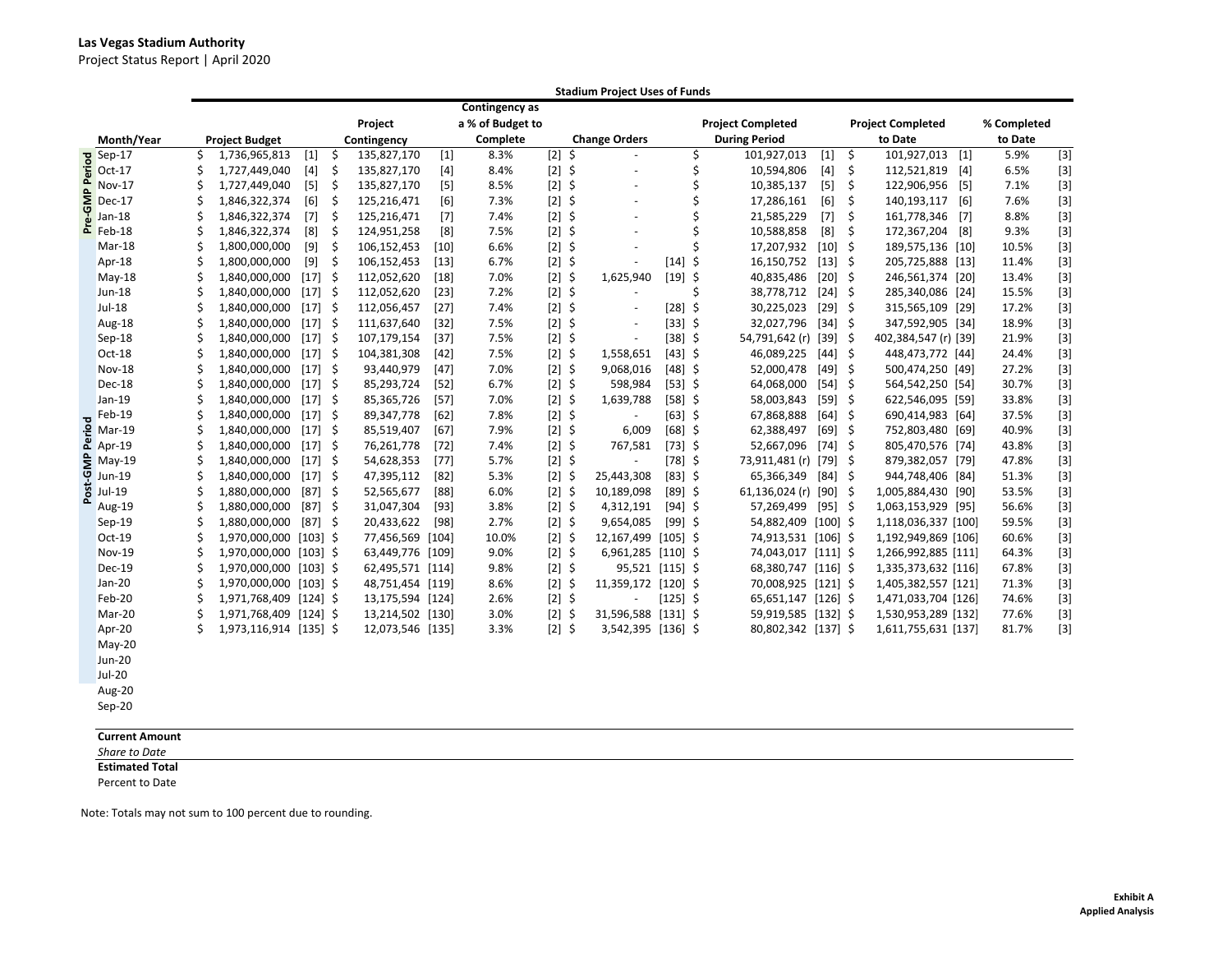## **Las Vegas Stadium Authority**

Project Status Report | April 2020

|       |                                                                                                    |    |                          |           |     |                               |            |                     |                      |            |      | <b>Stadium Funding Sources</b> |            |     |                    |            |         |                            |    |                          |
|-------|----------------------------------------------------------------------------------------------------|----|--------------------------|-----------|-----|-------------------------------|------------|---------------------|----------------------|------------|------|--------------------------------|------------|-----|--------------------|------------|---------|----------------------------|----|--------------------------|
|       |                                                                                                    |    |                          |           |     |                               |            |                     | <b>Personal Seat</b> |            |      |                                |            |     |                    |            |         |                            |    |                          |
|       |                                                                                                    |    |                          |           |     | <b>Bank of America</b>        |            |                     | License (PSL)        |            |      | <b>NFL G4 Credit</b>           |            |     |                    |            |         | <b>Total Amount Funded</b> |    | <b>Cumulative Amount</b> |
|       | Month/Year                                                                                         |    | <b>Stadium Authority</b> |           |     | <b>Senior Credit Facility</b> |            |                     | Revenues             |            |      | <b>Facility</b>                |            |     | <b>Other Funds</b> |            |         | <b>During the Period</b>   |    | <b>Funded to Date</b>    |
|       | <b>PO</b><br><b>D</b><br><b>D</b><br><b>D</b><br><b>D</b><br><b>D</b><br><b>D</b><br><b>NOV-17</b> |    |                          |           | \$  | 101,927,013                   | $[1]$      | \$                  | $\omega$             |            | Ś    |                                |            |     |                    |            | Ś       | 101,927,013                | \$ | 101,927,013              |
|       |                                                                                                    | Ś  | ÷.                       |           | \$  | 10,594,806                    | $[4]$      | \$                  |                      |            | Ś    |                                |            |     |                    |            | Ś       | 10,594,806                 | \$ | 112,521,819              |
| Δ.    | <b>Nov-17</b>                                                                                      | Ś  |                          |           | Ś.  | 10,385,137                    | $[5]$      | Ś                   |                      |            | Ś    |                                |            |     |                    |            | Ś       | 10,385,137                 | \$ | 122,906,956              |
| ξ     | Dec-17                                                                                             |    |                          |           | \$  | 17,286,161                    | [6]        | \$                  |                      |            |      |                                |            |     |                    |            | \$      | 17,286,161                 | \$ | 140,193,117              |
|       | Jan-18                                                                                             |    |                          |           | Ś   | 21,585,229                    | $[7]$      | Ś                   |                      |            |      |                                |            |     |                    |            | Ś       | 21,585,229                 | \$ | 161,778,346              |
|       | $E$ Feb-18                                                                                         | \$ |                          |           | Ś.  | 10,588,858                    | [8]        | \$                  |                      |            | Ś    |                                |            |     |                    |            | \$      | 10,588,858                 | \$ | 172,367,204              |
|       | Mar-18                                                                                             | Ś. | 5,250,284                | $[11]$    | \$  | $\overline{\phantom{a}}$      | $[12]$     | \$                  |                      | $[12]$     | \$   | 11,957,648                     | $[12]$     | \$  | $\sim$             | $[12]$     | \$      | 17,207,932                 | \$ | 189,575,136              |
|       | Apr-18                                                                                             | \$ | 7,189,145                | $[15]$ \$ |     | $\overline{\phantom{a}}$      | $[16]$     | -\$                 |                      | $[16]$     | \$   | 8,961,608                      | $[16]$ \$  |     | $\sim$             | $[16]$ \$  |         | 16,150,752                 | \$ | 205,725,888              |
|       | May-18                                                                                             | Ś  | 18,176,999               | $[21]$    | \$  | $\sim$                        | $[22]$     | \$                  | 22,658,486           | $[22]$     | \$   |                                | $[22]$     | -\$ | $\sim$             | $[22]$     | \$      | 40,835,486                 | \$ | 246,561,374              |
|       | Jun-18                                                                                             | Ś. | 17,261,473               | $[25]$ \$ |     | $\blacksquare$                | $[26]$     | \$                  | 13,517,239           | $[26]$     | \$   | 8,000,000                      | $[26]$ \$  |     | $\sim$             | $[26]$     | \$      | 38,778,712                 | \$ | 285,340,086              |
|       | <b>Jul-18</b>                                                                                      | Ś  | 13,453,990               | $[30]$    | \$  | 16,771,033                    | $[31]$     | - \$                |                      | $[31]$     | \$   |                                | $[31]$ \$  |     | $\sim$             | $[31]$     | \$      | 30,225,023                 | \$ | 315,565,109              |
|       | Aug-18                                                                                             | Ś  | 14,256,454               | $[35]$ \$ |     | 17,771,342                    | $[36]$ \$  |                     |                      | $[36]$     | \$   |                                | $[36]$ \$  |     |                    | $[36]$     | -\$     | 32,027,796                 | \$ | 347,592,905              |
|       | Sep-18                                                                                             |    | 23,686,038               | $[40]$    | \$  | $\overline{\phantom{a}}$      | $[41]$     | \$                  | 31,105,604 (r)       | $[41]$     | \$   |                                | [41]       | -\$ | $\sim$             | $[41]$     | \$      | 54,791,642                 | \$ | 402,384,546              |
|       | $Oct-18$                                                                                           | Ś  | 20,515,583               | $[45]$ \$ |     | $\sim$                        | $[46]$     | \$                  | 25,573,641           | [46]       | \$   |                                | $[46]$ \$  |     | $\sim$             | $[46]$     | \$      | 46,089,225                 | \$ | 448,473,771              |
|       | <b>Nov-18</b>                                                                                      | Ś  | 23,146,845               | $[50]$    | -\$ | $\overline{\phantom{a}}$      | $[51]$     | \$                  | 28,853,633           | $[51]$     | \$   |                                | $[46]$ \$  |     | $\sim$             | $[46]$     | \$      | 52,000,478                 | \$ | 500,474,250              |
|       | Dec-18                                                                                             | Ś. | 28,518,432               | $[55]$ \$ |     | ÷,                            | $[56]$     | $\zeta$             | 35,549,569           | $[56]$     | \$   |                                | $[56]$ \$  |     | $\sim$             | $[56]$     | $\zeta$ | 64,068,000                 | \$ | 564,542,250              |
|       | Jan-19                                                                                             |    | 25,819,108               | [60]      | \$  | 6,706,480                     | $[61]$     | -\$                 | 25,478,255           | $[61]$     | \$   |                                | $[61]$ \$  |     | $\sim$             | $[61]$     | \$      | 58,003,843                 | \$ | 622,546,093              |
|       | Feb-19                                                                                             | Ś  | 30,210,311               | $[65]$ \$ |     | $\sim$                        | [66]       | $\ddot{\mathsf{s}}$ | 37,658,577           | $[66]$     | \$   |                                | $[66]$ \$  |     | $\sim$             | [66]       | \$      | 67,868,888                 | \$ | 690,414,981              |
| ě     | Mar-19                                                                                             |    | 27,770,839 [70] \$       |           |     | $\blacksquare$                | $[71]$     | - \$                | 34,617,659           | $[71]$     | S,   |                                | $[71]$ \$  |     | $\sim$             | $[71]$     | \$      | 62,388,497                 | \$ | 752,803,479              |
|       | $2$ Apr-19                                                                                         | Ś. | 23,443,575 [75] \$       |           |     |                               | $[76]$ \$  |                     | 29,223,521           | $[76]$     | - \$ |                                | $[76]$ \$  |     |                    | $[76]$ \$  |         | 52,667,096                 | \$ | 805,470,575              |
|       | $\frac{a}{9}$ May-19                                                                               |    | 32,996,331 (r) [80] \$   |           |     | (216, 332)                    | $[81]$ \$  |                     |                      | $[81]$     | \$   | 41,131,482 (r)                 | $[81]$ \$  |     |                    | $[81]$ \$  |         | 73,911,481                 | \$ | 879,382,056              |
|       | <b>Jun-19</b>                                                                                      | Ś  | 29,096,362 [85] \$       |           |     | $\blacksquare$                | $[86]$ \$  |                     | 36,269,987           | $[86]$     | -\$  |                                | $[86]$ \$  |     | $\sim$             | [86]       | -\$     | 65,366,349                 | \$ | 944,748,404              |
| Post- | Jul-19                                                                                             |    | 27,213,328 (r) [91] \$   |           |     | $\overline{\phantom{a}}$      | $[92]$ \$  |                     |                      | $[92]$     | -\$  | 33,922,696 (r)                 | $[92]$ \$  |     | $\sim$             | $[92]$ \$  |         | 61,136,024                 | \$ | 1,005,884,428            |
|       | Aug-19                                                                                             | Ś  | 25,492,231 [96] \$       |           |     | $\overline{\phantom{a}}$      | $[97]$ \$  |                     | 31,777,267           | $[97]$ \$  |      |                                | $[97]$ \$  |     | $\sim$             | $[97]$ \$  |         | 57,269,499                 | Ś. | 1,063,153,927            |
|       | $Sep-19$                                                                                           | \$ | 24,429,672 [101] \$      |           |     | $\overline{\phantom{a}}$      | $[102]$ \$ |                     | 30,452,737           | $[102]$ \$ |      |                                | $[102]$ \$ |     | $\sim$             | $[102]$ \$ |         | 54,882,409                 | \$ | 1,118,036,336            |
|       | Oct-19                                                                                             | Ś  | 33,346,076 [107] \$      |           |     | $\overline{\phantom{a}}$      | $[108]$ \$ |                     | 16,567,455 [108] \$  |            |      | 25,000,000                     | $[108]$ \$ |     | $\sim$             | $[108]$ \$ |         | 74,913,531                 | \$ | 1,192,949,867            |
|       | Nov-19                                                                                             |    | 32,958,586 [112] \$      |           |     | $\overline{\phantom{a}}$      | $[113]$ \$ |                     | 41,084,431 [113] \$  |            |      |                                | $[113]$ \$ |     | $\sim$             | $[113]$ \$ |         | 74,043,017                 | \$ | 1,266,992,883            |
|       | <b>Dec-19</b>                                                                                      | Ś. | 30,438,154 [117] \$      |           |     |                               | $[118]$ \$ |                     | 37,942,593 [118] \$  |            |      |                                | $[118]$ \$ |     |                    | $[118]$ \$ |         | 68,380,747                 | \$ | 1,335,373,631            |
|       | Jan-20                                                                                             | \$ | 31,162,901 [122] \$      |           |     | 38,846,024                    | $[123]$ \$ |                     |                      | $[123]$ \$ |      |                                | $[123]$ \$ |     |                    | $[123]$ \$ |         | 70,008,925                 | \$ | 1,405,382,555            |
|       | Feb-20                                                                                             | Ś  | 28,435,966 [127] \$      |           |     | $\sim$                        | $[128]$ \$ |                     | 35,446,772           | $[129]$ \$ |      |                                | $[129]$ \$ |     | 1,768,409          | $[129]$ \$ |         | 65,651,147                 | \$ | 1,471,033,702            |
|       | Mar-20                                                                                             | Ś. | 26,671,857 [133] \$      |           |     | $\overline{\phantom{a}}$      | $[134]$ \$ |                     |                      | $[134]$ \$ |      | 33,247,727                     | $[134]$ \$ |     |                    | $[134]$ \$ |         | 59,919,585                 | \$ | 1,530,953,287            |
|       | Apr-20                                                                                             | Ś. | 35,367,091 [138] \$      |           |     | 8,707,401 [139] \$            |            |                     | 35,379,345 [139] \$  |            |      |                                | $[139]$ \$ |     | 1,348,505 [139] \$ |            |         | 80,802,342                 | \$ | 1,611,755,629            |
|       | May-20                                                                                             |    |                          |           |     |                               |            |                     |                      |            |      |                                |            |     |                    |            |         |                            |    |                          |
|       | <b>Jun-20</b>                                                                                      |    |                          |           |     |                               |            |                     |                      |            |      |                                |            |     |                    |            |         |                            |    |                          |
|       | <b>Jul-20</b>                                                                                      |    |                          |           |     |                               |            |                     |                      |            |      |                                |            |     |                    |            |         |                            |    |                          |
|       | Aug-20                                                                                             |    |                          |           |     |                               |            |                     |                      |            |      |                                |            |     |                    |            |         |                            |    |                          |
|       | Sep-20                                                                                             |    |                          |           |     |                               |            |                     |                      |            |      |                                |            |     |                    |            |         |                            |    |                          |
|       | Current Amount S                                                                                   |    | 636 307 632              |           | \$  | 260 953 152                   |            | Ś.                  | 549 156 772          |            | ς.   | 162 221 160                    |            | \$. | 3 116 914          |            | \$      | 1611755629                 |    |                          |

| <b>Current Amount</b>  | 636,307,632 | 260,953,152 | 549,156,772 | 162.221.160 | 3,116,914 | 1,611,755,629 |
|------------------------|-------------|-------------|-------------|-------------|-----------|---------------|
| Share to Date          | 39.5%       | 16.2%       | 34.1%       | 10.1%       | 0.2%      | 100.0%        |
| <b>Estimated Total</b> | 750.000.000 | 472,611,637 | 549.156.772 | 200.000.000 |           | 1.971.768.409 |
| Percent to Date        | 84.8%       | 55.2%       | 100.0%      | 81.1%       | 0.0%      | 81.7%         |

Note: Totals may no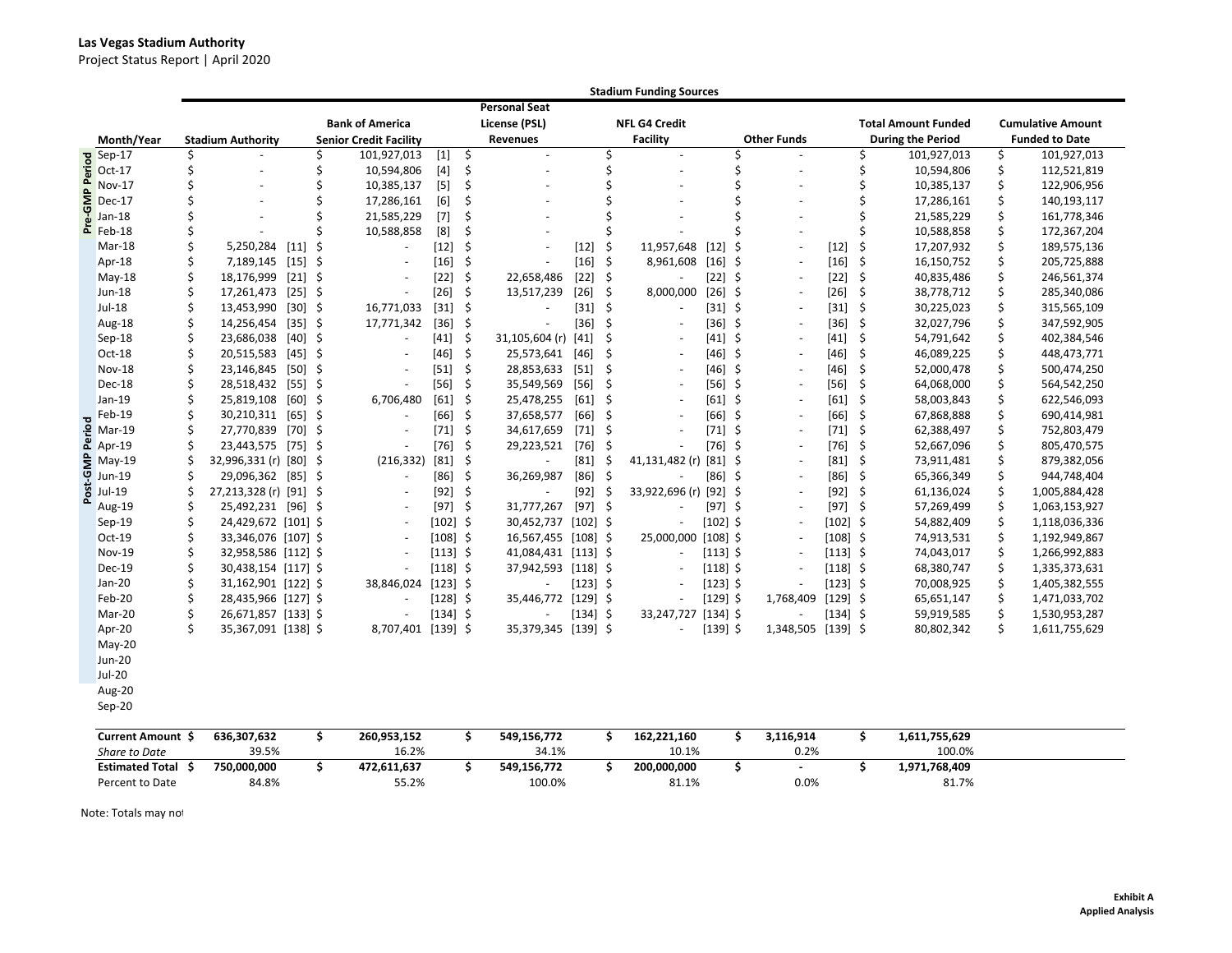Project Status Report | April 2020

#### Notes:

- [1] Jones Lang LaSalle, Site Observation Letter Report <sup>1</sup> (September 21, 2017). Note the initial outlay reflects \$77.8M for the acquisition of the stadium site.
- [2] Calculation, total amount of contingency divided by the amount equal to the total project budget less the amount of the project completed to date.
- [3] Calculation, total amount completed to date dividedby the total project budget. Note that this calculation differs slightly from the completion percentage reported by Jones Lang LaSalle.
- [4] Jones Lang LaSalle, Site Observation Letter Report 2 (October 30, 2017).
- [5] Jones Lang LaSalle, Site Observation Letter Report 3 (November 20, 2017).
- [6] Jones Lang LaSalle, Site Observation Letter Report 4 (December 21, 2017). JLL notes, "The Budget is a moving target, and will be undergoing revisions until Loan closing is established, and at that time, the project Budget be finalized." JLL also notes that they are unable to offer an opinion on the adequacy of remaining funds to complete the project, as the finalbudget and GMP have not yet been established.
- [7] Jones Lang LaSalle, Site Observation Letter Report 5 (January 17, 2018). JLL notes, "The Budget is a moving target, and will be undergoing revisions until Loan closing is established, and at that time, the project Budget c finalized."
- [8] Jones Lang LaSalle, Site Observation Letter Report 6 (February 21, 2018). JLL notes, "The Budget is a moving target, and will be undergoing revisions until Loan closing is established, and at that time, the project Budget finalized." JLL also notes that the preliminary budget had a project contingency of \$135.8M and that reallocations have reduced the contingency by \$10.9M (\$265,213 this period) to \$125M. JLL did not have sufficient informa at the time this report was issued to ascertain the sufficiency of the contingency.
- [9] Stadium Authority Board Approved Project Budget (March 28, 2018).
- [10] Jones Lang LaSalle, Site Observation Report 7 (March 20, 2018; Revised April 13, 2018). JLL notes both a project contingency of \$9.1M as well as the Design Build Agreement contingency of \$97.0M within the GMP cost ite JLL further notes, "According to the preliminary Budget provided, the Budget originally established <sup>a</sup> \$135,827,170 Project Contingency. Reallocations have reduced the Contingency by \$126,690,300 to the current \$9,136,870, representing 0.5% of the remaining funds, which is below the industry standard of 5 to 10%. Upon completion of our project review, we will be able to ascertain the sufficiency of the project Contingency<sup>"</sup>
- [11] Stadium Authority Board Funding Designation for Funding Notice No. 1 (April 9, 2018).
- [12] StadCo Funding Designation for Funding Notice No. 1 (April 10, 2018; Revised April 13, 2018).
- [13] Jones Lang LaSalle, Site Observation Report 8 (April 24, 2018). JLL notes both a project contingency of \$9.1M as well as the Design Build Agreement contingency of \$97.0M within the GMP cost itemization. JLL further no "According to the preliminary Budget provided, the Budget originally established <sup>a</sup> \$135,827,170 Project Contingency. Reallocations have reduced the Contingency by \$126,690,300 to the current \$9,136,870, representing 0.5% of the remaining funds, which is below the industry standard of 5 to 10%. Upon completion of our project review, we will be able to ascertain the sufficiency of the project Contingency.
- [14] Jones Lang LaSalle, Site Observation Report 8 (April 24, 2018). JLL notes, "Although no Pending Change Orders were reported at this time, it was brought to our attention that a 5-circuit duct bank carrying electrical the airport and some hotels (extending along Polaris Ave.) will interfere with construction of the street crossing section of the box culvert, and duct bank will need to be temporarily relocated and replaced. The cost for estimated at \$4‐million."
- [15] Stadium Authority Board Funding Designation for Funding Notice No. 1 (April 26, 2018).
- [16] StadCo Funding Designation for Funding Notice No. 2 (April 17, 2018).
- [17] Stadium Authority Board Approved Project Budget (May 23, 2018).
- [18] Jones Lang LaSalle, Site Observation Report 9 (May 22, 2018). JLL notes, "There is an estimated balance to complete of \$1,593,438,624, which includes project Contingencies as follows: GMP Contingency of \$97,064,248; S & Equipment Contingency of \$5,851,502; and <sup>a</sup> Project Contingency of \$9,136,870." Note also JLL states, "The Design Build Agreement established <sup>a</sup> \$97,015,583 Contingency within the GMP cost itemization. This period the Contingency increased by \$48,666 to the current Contingency value of \$97,064,248."
- [19] Jones Lang LaSalle, Site Observation Report 9 (May 22, 2018). JLL notes, "Additionally a budget line item transfer due to the inclusion of Change Order 1 in the amount of \$1,625,940 was not addressed in the current Bu Monies to cover this Change Order were to be transferred from the Public Infrastructure line item to the GMP." JLL further notes, "Based on our cursory review, the scope of work and dollar amounts appears reasonable. The scope changes do not substantially change the quality of the project. No time extensions are shown on the Change Order." Finally, JLL notes, "The Design Builder reported one pending Change Order totaling \$8,219,041 for 'Of Plans issued for Construction'. Monies for this Change Order would be made available from funds within the Public Infrastructure line item, which currently stands at \$29.4-Million." Staff discussed this line item with JLL. indicated that the transfer was simply to bring the cost under the GMP, which was increased by a similar amount. JLL indicated that they would be reviewing this information more closely in June to ensure there was no reduc to other project elements. GCDP, the Authority's Construction Representative, was also asked to review and monitor this issue.
- [20] Jones Lang LaSalle, Site Observation Report 9 (May 22, 2018).
- [21] Stadium Authority Board Funding Designation for Funding Notice No. 3 (May 24, 2018).
- [22] StadCo Funding Designation for Funding Notice No. 3 (May 24, 2018).
- [23] Jones Lang LaSalle, Site Observation Report 10 (June 27, 2018). JLL notes, "There is an estimated balance to complete of \$1,554,659,912, which includes project Contingencies as follows: GMP Contingency of \$97,064,248; & Equipment Contingency of \$5,851,502; and <sup>a</sup> Project Contingency of \$9,136,870."
- [24] Jones Lang LaSalle, Site Observation Report 10 (June 27, 2018).
- [25] Stadium Authority Board Funding Designation for Funding Notice No. 4 (June 29, 2018).
- [26] StadCo Funding Designation for Funding Notice No. 4 (June 19, 2018).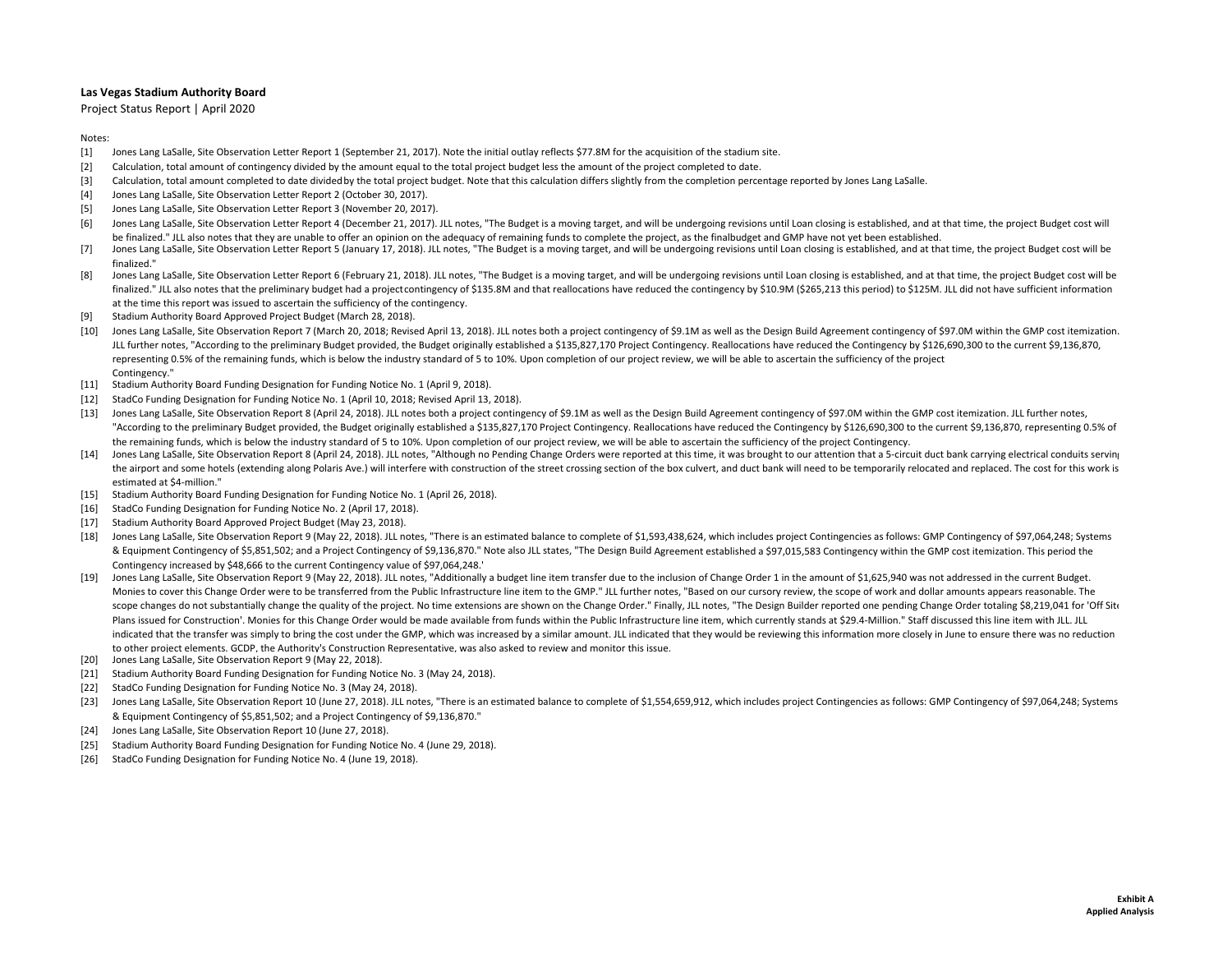Project Status Report | April 2020

- [27] Jones Lang LaSalle, Site Observation Report 11 (Revised July 30, 2018). Note that JLL reports the elements of the contingency in two separate places in Site Observation Report 11. See page 6 where the Systems & Equipm Contingency of \$5,851,502 and <sup>a</sup> current Project Contingency of \$9,136,870 are reported and page 19 where the Contractor's Contingency is reported at \$97,068,085. JLL also notes, "The Project Contingency balance currently totals \$9,136,870. Although it was originally reported that the Development team felt confident that the Design Build GMP was adequate to provide for the programmed scope of the stadium, Items such as Owner enhancements, tariffs and allowance adjustments could potentially increase construction costs by an additional \$25.4MM. We have requested that the owner's Representative provide us with <sup>a</sup> detailed assessment of the potential changes. However, because the potential cost increases of \$25.4MM, we are unable at this time to report that the project Contingency of \$9.1MM is sufficient to absorb pending Change Orders. Should Change Orders become approved and integrated into the project, it may be necessary for the Ownership to contribute additional Equity to cover Change Orders. The Contingency must be carefully monitored.
- [28] Jones Lang LaSalle, Site Observation Report 11 (Revised July 30, 2018). JLL notes, "The Design Builder reported in its June 2018 monthly report that there are pending Change Orders totaling \$33,098,700. In addition, t Builder has indicated that \$1,500,000 should be added to these costs to address potential foreign tariff increases. The potential Change Order costs would be increased to approximately \$34.6MM." JLL also noted, "The Off‐Si Infrastructure costs would be allocated from the off-site infrastructure budget, currently valued at \$29.4-Million. The PCO Log also references \$5.2-Million in costs attributable to tariffs of foreign purchased constructio \$3.2-Million of Owner driven enhancements; and \$14.9-Million of Allowance Adjustments. There is a potential for Value Engineering the above noted items." See also, note 27 (JLL notes, "Should Change Orders become approved and integrated into the project, it may be necessary for the Ownership to contribute additional Equity to cover Change Orders."
- [29] Jones Lang LaSalle, Site Observation Report 11 (Revised July 30, 2018).
- [30] Stadium Authority Board Funding Designation for Funding Notice No. 5 (July 30, 2018).
- [31] StadCo Funding Designation for Funding Notice No. 5 (July 20, 2018).
- [32] Jones Lang LaSalle, Site Observation Report 12 (August 23, 2018). JLL reports, "There is an estimated balance to complete of \$1,492,407,094, which includes (as reported by Owner's Representative) project Contingencies follows: an assumed Systems & Equipment Contingency of \$5,851,502; a current Project Contingency of \$9,136,870, and a current GMP Contingency of \$96,649,268." JLL notes later in the report, "The Project Contingency balance currently totals \$9,136,870. Although it was originally reported that the Development team felt confident that the Design Build GMP was adequate to provide for the programmed scope of the stadium, items such as Owner enhancements, tariffs and allowance adjustments could potentially increase construction costs by an additional \$11.460.762. Should the costs for this work be approved, a combination of sources such as the remaining \$9.136. Owner Contingency, and/or potential GMP Contingency (currently \$96,649,268) savings, and/or Owner Equity, would be utilized."
- [33] Jones Lang LaSalle, Site Observation Report 12 (August 23, 2018). JLL notes, "Although at present time, the Budget is in balance, and the remaining funds are sufficient to complete the current scope of work, there are pend Change Orders totaling \$11,460,762, which if approved and accepted, would exceed the Owner Contingency and cause the Budget to be out of balance. This potential overage would be covered by a combination of sources such as the Developer Contingency, savings within the GMP Contingency, or Owner Equity. The Contingency should be carefully monitored to ensure <sup>a</sup> balanced Budget."
- [34] Jones Lang LaSalle, Site Observation Report 12 (August 23, 2018).
- [35] Stadium Authority Board Funding Designation for Funding Notice No. 6 (August 25, 2018).
- [36] StadCo Funding Designation for Funding Notice No. 6 (August 21, 2018).
- [37] Jones Lang LaSalle, Site Observation Report 13 (September 26, 2018; Revised October 4, 2018). JLL reports, "There is an estimated balance to complete of \$1,439,195,294, which includes (as reported by Owner's Representative) project Contingencies as follows: an assumed Systems & Equipment Contingency of \$5,851,502; a current Project Contingency of \$8,636,870, and a current GMP Contingency of \$92,690,782.
- [38] Jones Lang LaSalle, Site Observation Report 13 (September 26, 2018; Revised October 4, 2018). Although there are no change orders reported for the current month, JLL notes that the Developer's September 24, 2018 Change Order Log reports pending change orders totaling \$33,626,356
- [39] Jones Lang LaSalle, Site Observation Report 13 (September 26, 2018; Revised October 4, 2018). <u>REVISION NOTE</u>: JLL and StadCo subsequently issued a revision note to Site Observation Report 13 as well as the StadCo Funding Notice No. 7 and the StadCo Funding Designation for Funding Notice No. 7 to reflect the payment of \$1,579,841.76 in PSL processing fees. See also, Note 41. September project expenditure values were adjusted upward in the amount of the these payments.
- [40] Stadium Authority Board Funding Designation for Funding Notice No. 7 (October 4, 2018).
- [41] StadCo Funding Designation for Funding Notice No. 7 (September 17, 2018). Please note that in addition to the funds allocated to Funding Notice No. 7 pursuant to the StadCo Funding Designation, JLL reported that "\$1.579.841.76 in processing costs that will be disbursed from Bank of America directly into the Clearing Account pursuant to the PSL Purchase and Agreement were also allocated during this period." See also, PSL Notice of for September 2018, reflecting PSL Tranche to be sold to fund the current PSL Contribution Amount of \$29,525,762.34, PSL Tranche to be sold to fund Processing Costs of \$1,579,841.76 and Total PSL Tranche to be sold on Purchase Date for \$31,105,604.10. See also, PSL Disbursement Instructions for September 2018 similarly reflecting a value of \$31,105,604.10.REVISION NOTE: JLL and StadCo subsequently issued a revision note to Site Observation Report 13, as well as the StadCo Funding Notice No. 7 and the StadCo Funding Designation for Funding Notice No. 7 to reflect the payment of \$1,579,841.76 in PSL processing fees. These funds were allocated direc from the PSL account. Note that all of the cost of the credit card processing fees are paid by StadCo/Raiders. as those fees are not subiect to the funding split applied to other proiect costs.
- $[42]$ Jones Lang LaSalle, Site Observation Report 14 (October 26, 2018). JLL reports, "There is an estimated balance to complete of \$1,391,526,227, which includes (as reported by Owner's Representative) project Contingencies as follows: a remaining Systems & Equipment Contingency of \$3,164,116; an Infrastructure Contingency of \$2,514,050; <sup>a</sup> current Project Contingency of \$7,078,219, and <sup>a</sup> projected savings in the GMP Contingency of \$62,244,735." Note the distinction between the description of the project contingency in JLL's September and October reports. In October, JLL introduces the concept of the project savings in the GMP, where, in previous reports, this was reference to the GMP contingency. In its October report, JLL references the GMP contingency separately stating, "The Design Build Agreement established a \$97,015,583 Contingency within the GMP cost itemization. The Contingency decreased by \$5,390,659 (\$1,335,859 this period) to the current Contingency value of \$91,624,923 which now represents 8.1% of the GMP's Balance to Complete." This differential merely reflects the potential contingency usage of \$29.4 million based on the Design Builder's potential contingency usage estimates.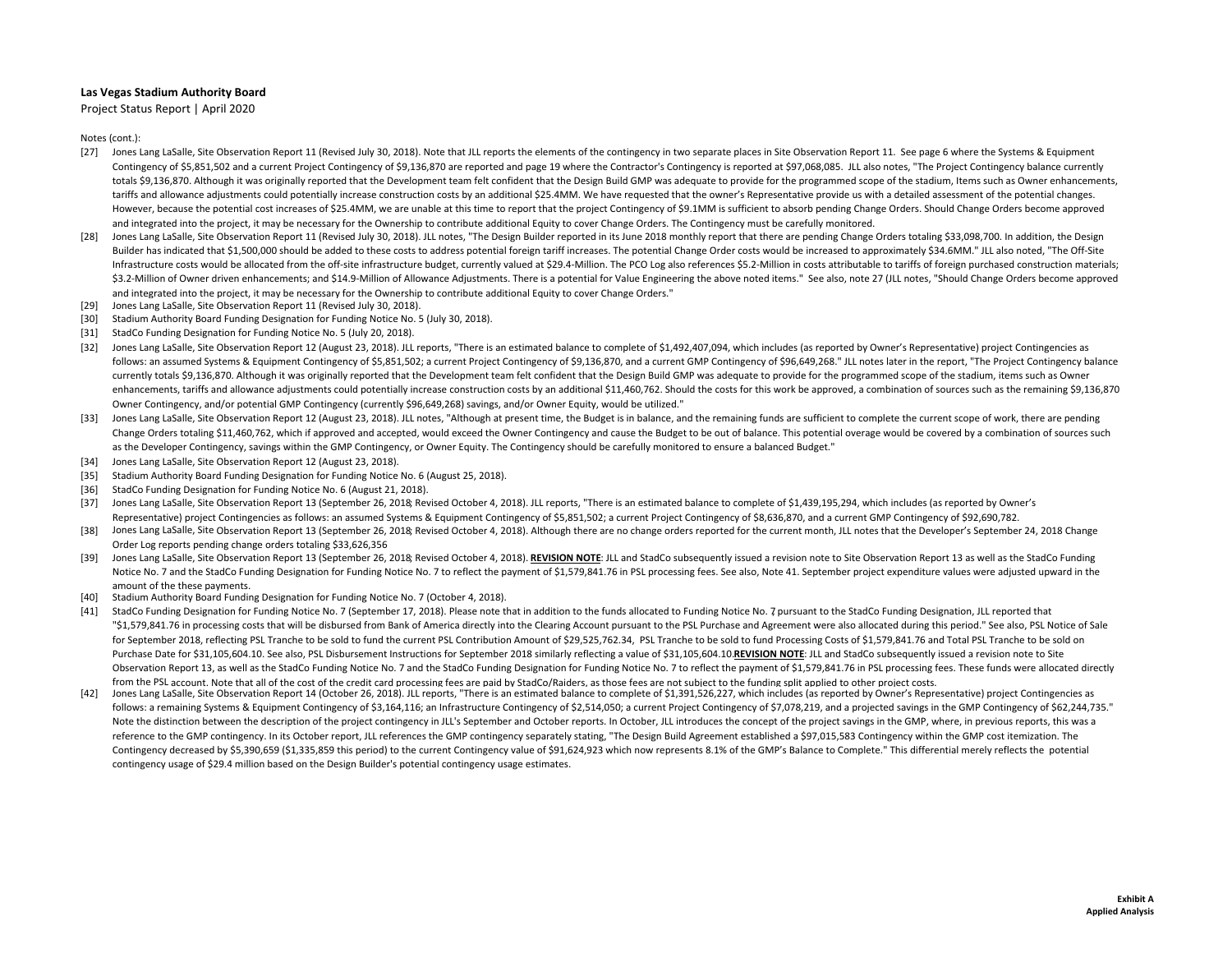Project Status Report | April 2020

- [43] Jones Lang LaSalle, Site Observation Report <sup>14</sup> (October 26, 2018). Change Order 3 totaling \$1,558,651 was submitted this period specific to "ETFE Provide all labor, equipment and materials to substitute modified ETFE cushion build up layers in lieu of previously specified ETFE layers." Note also that pending change orders that have been approved and will be incorporated into the GMP in future draws total \$11,159,609 and potential orders reported by the Design Builder total \$22,703,435.
- [44] Jones Lang LaSalle, Site Observation Report 14 (October 26, 2018).
- [45] Stadium Authority Board Funding Designation for Funding Notice No. 8 (October 30, 2018).
- [46] StadCo Funding Designation for Funding Notice No. 8 (October 22, 2018).
- [47] Jones Lang LaSalle, Site Observation Report <sup>15</sup> (November 26, 2018; Revised November 28, 2018). JLL reports, "The Design Build Agreement established <sup>a</sup> \$97,015,583 Contingency within the GMP cost itemization. The Contingency decreased by \$12,060,615 (\$6,669,955 this period) to the current Contingency value of \$84,954,968 which now represents 7.6% of the GMP's Balance to Complete" at page 21. The report then goes on to state the following at 23, (i) "The Development Contingency, originally established at \$9,136,870 was reduced by \$5,331,750 (\$3,273,009 this period) to the current \$3,805,120" and (ii) "Additional Contingencies contained within the line items, as reported by the Owner's Representative include a remaining Systems & Equipment Costs Contingency of \$3,164,116; and an Infrastructure Contingency of \$1,516,775." Please note that that JLL also states, "In addition to the above approved usage, the Design Builder is reflecting potential Contingency usage totaling \$21,445,931 and a potential remaining Contingency of \$63,509,037 if all pending options are approved." However, th remaining contingency reported in the November staff update reflects the actual contingency usage and not the potential contingency usage
- [48] Jones Lang LaSalle, Site Observation Report 15 (November 26, 2018; Revised November 28, 2018). Change Order 2 totaling \$9,068,016 was submitted this period and was specific to "Off-Site infrastructure on public ways surrounding the stadium site." Note also that pending change orders that have been approved and will be incorporated into the GMP in future draws total \$653,368. Potential change orders are reported at \$22,703,435
- [49] Jones Lang LaSalle, Site Observation Report 15 (November 26, 2018, Revised November 28, 2018).
- [50] Stadium Authority Board Funding Designation for Funding Notice No. 9 (November 30, 2018).
- [51] StadCo Funding Designation for Funding Notice No. 9 (November 15, 2018).
- [52] Jones Lang LaSalle, Site Observation Report 16 (December 26, 2018; Revised December 28, 2018). JLL reports, "The Design Build Agreement established a \$97,015,583 Contingency within the GMP cost itemization. The Contingency decreased by \$18,733,702 (\$6,673,087 this period) to the current Contingency value of \$78,281,880 which now represents approximately 7.5% of the GMP's Balance to Complete." at page 21. It then goes on to state the following at pages 23‐24, (i) "The Development Contingency, originally established at \$9,136,870 was reduced by \$6,289,666 (\$957,916 this period) to the current \$2,847,204"; (ii) "Additionally, the Owner's Representative indicated that there will be quarterly meetings to discuss releasing excess funds in the GMP Contingency, with the next meeting occurring in early February 2019. Currently the remaining GMP Contingency is noted as \$84,292, and the projected excess funds is estimated currently at \$33,380,866" and (iii) "Additional Contingencies contained within the Budget line items, as reported by the Owner's Representative include a remaining Systems &
- [53] Equipment Costs Contingency of \$3,164,116; and an Infrastructure Contingency of \$1,000,524." JLL also notes, " costs for Owner enhancements are not included in our tabulations and will be addressed at a later date. Jones Lang LaSalle, Site Observation Report 16 (December 26, 2018; Revised December 28, 2018). Change Orders <sup>4</sup> to 9 totaling \$598,984 were submitted this period. Change orders 10 and <sup>11</sup> totaling \$1,639,788 have been approved, and incorporated into the hard cost budget. Finally, Potential change orders totaled \$47,755,526 during this period
- [54] Jones Lang LaSalle, Site Observation Report 16 (December 26, 2018; Revised December 28, 2018).
- [55] Stadium Authority Board Funding Designation for Funding Notice No. 10 (December 26, 2018).
- [56] StadCo Funding Designation for Funding Notice No. 10 (December 15, 2018).
- [57] Jones Lang LaSalle, Site Observation Report <sup>17</sup> (January 23, 2019). JLL reports, "The Design Build Agreement established <sup>a</sup> \$97,015,583 Contingency within the GMP cost itemization. The Contingency decreased by \$18,661,700 (\$71,002 increase this period) to the current Contingency value of \$78,353,882 which now represents approximately 8% of the GMP's Balance to Complete." at page 22. Additional project contingences are noted as follows at page 6: "Systems & Equipment Contingency of \$3,164,116; an Infrastructure Contingency of \$1,000,524; a current Project Contingency of \$2,847,204, and a projected savings in the GMP Contingency of \$35,177,639." Please note that the \$35.2M contingency sourced to the projected cost savings has not been added to the reported project contingency as it is unclear at this time whether it is an actual or potential addition.
- [58] Jones Lang LaSalle, Site Observation Report 17 (January 23, 2019). Change Orders 10 and 11, previously approved, totaling \$1,639,788 were incorporated into the GMP this period. The Developer's January 15, 2019 Change Log reports potential change orders of \$47,755,526.
- [59] Jones Lang LaSalle, Site Observation Report 17 (January 23, 2019). See draw request summary table at page 6.
- [60] Stadium Authority Board Funding Designation for Funding Notice No. 11 (January 31, 2019).
- [61] StadCo Funding Designation for Funding Notice No. 11 (January 15, 2019).
- [62] Jones Lang LaSalle, Site Observation Report 18 (February 20, 2019; Revised February 26, 2019). JLL reports, "The Design Build Agreement established a \$97,015,583 Contingency within the GMP cost itemization. The Contin decreased by \$16,509,962 (\$2,151,738 increase this period) to the current Contingency value of \$80,505,620 which now represents approximately 8.7% of the GMP's Balance to Complete" at page 22. Additional project contingences are noted as follows at page 7: "Systems & Equipment Contingency of \$3,164,116; an Infrastructure Contingency of \$2,830,838; a current Project Contingency of \$2,847,204, and a projected savings in the GMP Contingency of \$35,829,760." Please note that the \$35.8M contingency sourced to the projected cost savings has not been added to the reported project contingency as it is unclear at this time whether it is an actual or pot
- [63] Jones Lang LaSalle, Site Observation Report 18 (February 20, 2019; Revised February 26, 2019). JLL reports, no new change orders were submitted this period at page 12. That said, JLL also reports potential change orde \$47,761,535 (\$6,009 for Change Order <sup>12</sup> and \$47,755,526 pending change orders).
- [64] Jones Lang LaSalle, Site Observation Report 18 (February 20, 2019; Revised February 26, 2019). See draw request summary table at page 6.
- [65] Stadium Authority Board Funding Designation for Funding Notice No. 12 (February 26, 2019).
- [66] StadCo Funding Designation for Funding Notice No. 12 (February 18, 2019).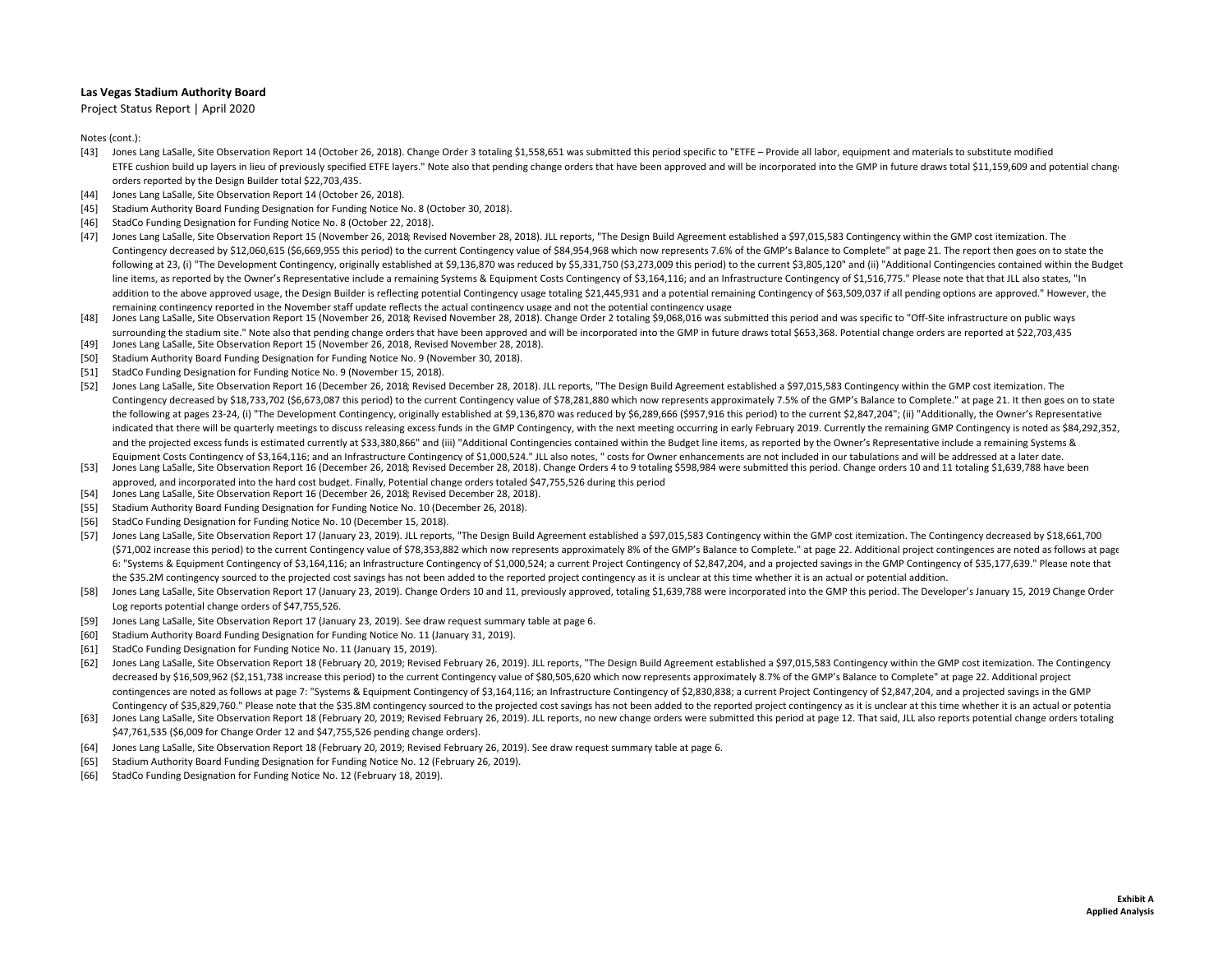Project Status Report | April 2020

- [67] Jones Lang LaSalle, Site Observation Report 19 (March 25, 2019). JLL reports, "The Design Build Agreement established <sup>a</sup> \$97,015,583 Contingency within the GMP cost itemization. The Contingency decreased by \$15,279,978 (\$1,229,984 increase this period) to the current Contingency value of \$81,735,605 which now represents approximately 9.5% of the GMP's Balance to Complete." JLL further reports, "The Development Contingency, originally established at \$9,136,870 has been reduced by \$8,848,213 (\$2,558,548 this period), to the current \$288,657." Additionally, JLL states, "Additional Contingencies contained within the Budget line items, as reported by the Ow Representative include a remaining Systems & Equipment Costs Contingency of \$3,164,116; and a remaining Infrastructure Contingency of \$331,029 (this period, although not reflected in the Infrastructure Budget, the Master Budget reflects the reallocation of \$2,499,809 due to Owner Representative -reported savings in the Ali Baba Sewer scope)."
- [68] Jones Lang LaSalle, Site Observation Report 19 (March 25, 2019). JLL reports change orders totaling \$6,009 submitted this period. JLL reported pending change orders (i.e., those that have been accepted and will be ref future draws) of \$6,785,547. They report potential change orders (i.e., those that remain under consideration) of \$35,559,026.
- [69] Jones Lang LaSalle, Site Observation Report 19 (March 25, 2019). See draw request summary table at page 7.
- [70] Stadium Authority Board Funding Designation for Funding Notice No. 13 (March 29, 2019).
- [71] StadCo Funding Designation for Funding Notice No. 13 (March 20, 2019).
- [72] Jones Lang LaSalle, Site Observation Report 20 (April 25, 2019). JLL reports, "The Design Build Agreement established <sup>a</sup> \$97,015,583 GMP Contingency within the GMP cost itemization. The GMP Contingency decreased by \$28,760,360 (\$13,480,382 decrease this period) to the current GMP Contingency value of \$68,255,223 which now represents approximately 8.2% of the GMP's Balance to Complete." JLL further reports, The Owner's Contingency, originally established at \$9,136,870 has been reduced by \$4,554,701 (\$4,293,512 increase this period), to the current \$4,582,169." Additionally, JLL states, "Additional Contingencies contained within the Budget line items, reported by the Owner's
- [73] Jones Lang LaSalle, Site Observation Report 20 (April 25, 2019). JLL reports change orders totaling \$\$767,581 submitted this period. JLL also reported pending change orders, which in the current report appears to incl pending and potential change orders, totaling \$63,883,334.
- [74] Jones Lang LaSalle, Site Observation Report 20 (April 25, 2019). See draw request summary table at page 6.
- [75] Stadium Authority Board Funding Designation for Funding Notice No. 14 (April 30, 2019).
- [76] StadCo Funding Designation for Funding Notice No. 14 (April 17, 2019).
- [77] Jones Lang LaSalle, Site Observation Report <sup>21</sup> (May 22, 2019). JLL reports, "The Design Build Agreement established <sup>a</sup> \$97,015,583 GMP Contingency within the GMP cost itemization. The GMP Contingency decreased by \$48,905,857 (\$20,145,497 decrease this period) to the current GMP Contingency value of \$48,109,724 which now represents approximately 6.5% of the GMP's Balance to Complete." JLL also notes FF&E contingency of \$3,164,116 a remaining infrastructure contingency of \$260,270 and <sup>a</sup> current owner's contingency of \$3,094,243.
- [78] Jones Lang LaSalle, Site Observation Report 21 (May 22, 2019). JLL reports no change orders issued during the period. JLL also included an estimate for potential change orders, which appears to include both pending an change orders, totaling \$59,652,249.
- [79] Jones Lang LaSalle, Site Observation Report 21 (May 22, 2019). See draw request summary table at page 6.REVISION NOTE: Note also that on February 13, 2018 StadCo processed Draw No. 8 (pre stadium bonds) totaling \$10,588,275.19. Within this Draw were fees associated for expediting the review of Permit Package #2 Foundations and Deep Utilities. The amount of those fees totaled \$216,332.16 and were paid by the Raiders. The costs were posted to the Stadium budget under Budget Line 801 Building Permit Fees. Similarly, on April 13, 2018, StadCo processed Funding Notice No. 2 (post stadium bonds) totaling \$16,150,752.39. Within this draw were fees associat for expediting the review of Permit Package #3a Structural Frame – Concrete (also noted as Foundational Walls). The amount of those fees totaled \$394,719.36. Since this transaction was governed by the Construction Funds Tr Agreement and the Stadium Disbursing Agreement, the payment allocation was split between the NFL G-4 Facility Subaccount (~55.49%) at \$219,018.90 and the Clark County Stadium Authority Subaccount (~44.51%) at \$175,700.46. These costs were also posted to the stadium budget under Budget Line 801 Building Permit Fees. In December 2018, an ordinance was passed reducing the plan review fees for projects valued between \$50M and \$100M to three times the normal building plan review fee, and projects valued over \$100M to two times the normal building plan review fee. The ordinance was back dated to January 1, 2018, resulting in a partial refund of p express review fees from projects meeting the new requirements. Clark County calculated the StadCo refund as follows: BD18-10708 - Las Vegas Stadium - Package 3a Foundation Walls (also noted as Structural Frame -Concrete) \$394,719.36; BD18‐01222 – Las Vegas Stadium – Foundation ‐ \$216,332.16. These refunds totaled \$611,051.52 and <sup>a</sup> refund payment (check #1621882) was issued by Clark County on April 10, 2019 payable to LV Stadium Events Company, LLC. Subsequently, and after Funding Notice No. 15 was issued and disbursed, StadCo processed an addendum to reconcile these credits to the sources with checks issued and payable to US Bank Operations Center (StadCo Credit Facility Subaccount \$216,332.16 on check #1054, NFL G‐<sup>4</sup> Facility Subaccount \$219,018.90 on check #1052, Stadium Authority Subaccount \$175,700.46 on check #1053). These checks were dated April 25, 2019 and were received and deposited into the appropriate accounts by US Bank. Credit entries were made on the Draw 21 Addendum back into the StadCo Stadium Budget Line 801. Revisions were also made to the draw amount reported in May to reflect the net amount after the aforementioned credit was processed. There was also a second credit made during this period. On May 6, 2019 StadCo received an invoice from Parking and Transportation Group totaling \$20,000.00 via email addressed to the Stadium Invoice receiving account LVStadium.Invoices@caaicon.com. StadCo included this invoice in Draw <sup>21</sup> (Funding Notice 15), and when the Disbursing Agent attempted to make the payment on May 31, 2019, Mr. Patrick Garvey of Parking and Transportation Group notified the Disbursing Agent that the invoice had already been paid. The funds were therefor returned to US Bank who notified StadCo and the Authority on June 6, 2019 that the funds were deposited as follows: \$20,000 <sup>x</sup> 55.48724% ‐ \$11,097.45 to the G‐<sup>4</sup> Facility Subaccount and \$20,000 <sup>x</sup> 44.51375% ‐ \$8,902.55 to the Stadium Authority Bond Proceeds Subaccount. Concurrently, in the Draw <sup>21</sup> Addendum, <sup>a</sup> credit was processed to the Stadium Budget Line 490 Other Design Related Consultants totaling \$20,000.00.
- [80] Stadium Authority Board Funding Designation for Funding Notice No. 15 (May 24, 2019). REVISION NOTE: Please see revision note in Note #79. Adjustment reflects credit of \$175,700.46 and \$8,902.55 deposited in the Stadi Authority Subaccounts. +B85:U87B82:U87B80:U87B96B86:U87B77:U87
- [81] StadCo Funding Designation for Funding Notice No. 15 (May 20, 2019). REVISION NOTE: Please see revision note in Note #79. Adjustment reflects a credit to StadCo Credit Facility Subaccount in the amount of \$216,332.16 and a credits to the NFL G‐<sup>4</sup> Facility Subaccount in the amounts of \$219,018.90 and \$11,097.45.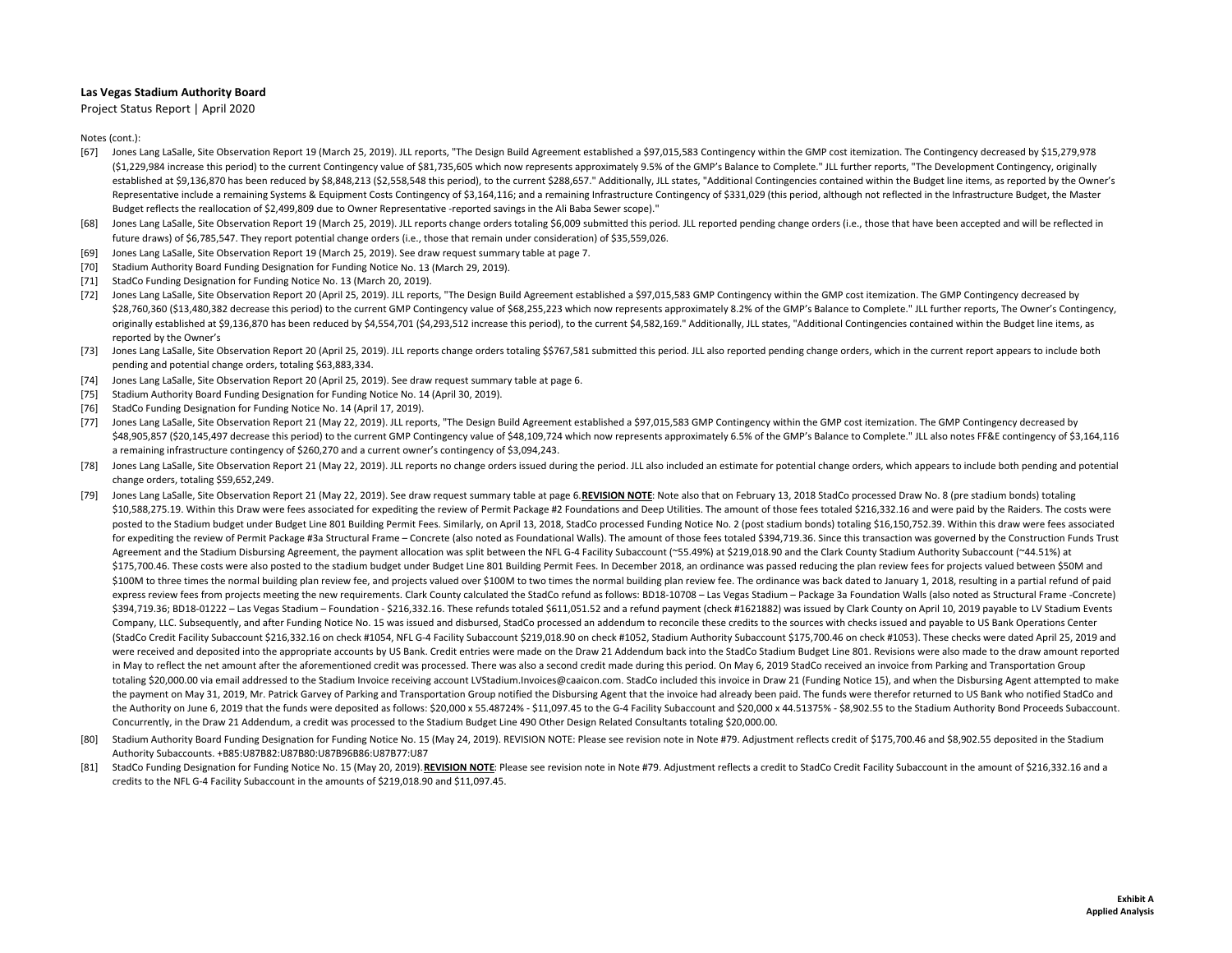Project Status Report | April 2020

- [82] Jones Lang LaSalle, Site Observation Report 22 (June 25, 2019; Revised July 1, 2019). JLL reports, "The Design Build Agreement established a \$97,015,583 GMP Contingency within the GMP cost itemization. The GMP Conting decreased by \$48,325,529 (\$7,110,574 decrease this period) to the current GMP Contingency value of \$41,795,283 which now represents approximately 5.7% of the GMP's Balance to Complete." JLL also notes a reported/remaining FF&E contingency of \$3,164,116, <sup>a</sup> remaining infrastructure contingency of \$260,270 and <sup>a</sup> current owner's contingency of \$2,175,443.
- [83] Jones Lang LaSalle, Site Observation Report 22 (June 25, 2019; Revised July 1, 2019). JLL reports change orders totaling \$25,443,308 submitted this period. The most significant of these change orders were \$11,757,984 for t allowance reconciliation for the signature tower design‐build scope including mock ups and \$7,447,675 for acceptance and addition of the south 100 and 200 level suites from the GMP alternatives list. JLL reported pending/potential change orders of \$36,529,676. JLL notes further that, "For the purpose of estimating Potential Change Orders, and after excluding Rejected Change Orders, and Change Orders to be funded through Budget line item transfers, and adding <sup>a</sup> 10% surcharge, we now are projecting the cost of Potential Change Orders at approximately \$40‐M."
- [84] Jones Lang LaSalle, Site Observation Report 22 (June 25, 2019; Revised July 1, 2019). See draw request summary table at page 6.
- [85] Stadium Authority Board Funding Designation for Funding Notice No. 16 (July 1, 2019).
- [86] StadCo Funding Designation for Funding Notice No. 16 (June 14, 2019).
- [87] Las Vegas Stadium Authority Board Approved a \$40,000,000 increase in the project budget on July 18, 2019. Budget increase included several project enhancements, including additional suites and additions to the north e
- [88] Jones Lang LaSalle, Site Observation Report 23 (July 22, 2019; Revised July 26, 2019). JLL reports, "The Design Build Agreement established <sup>a</sup> \$97,015,583 GMP Contingency within the GMP cost itemization. The GMP Contingency decreased by \$58,483,179 (\$10,157,650 decrease this period) to the current GMP Contingency value of \$38,532,403 which now represents approximately 5.9% of the GMP's Balance to Complete." JLL also notes <sup>a</sup> reported/remaining FF&E contingency of \$3,164,116, <sup>a</sup> remaining infrastructure contingency of \$260,270 and <sup>a</sup> current owner's contingency of \$10,608,888.
- [89] Jones Lang LaSalle, Site Observation Report 23 (July 22, 2019; Revised July 26, 2019). JLL reports change orders totaling \$10,189,098 submitted this period. The most significant of these change orders were \$4.5 millio voltage adjustment, \$2.8 million for <sup>a</sup> retractable seating allowance and \$2.4 million for tariff impacts.
- [90] Jones Lang LaSalle, Site Observation Report 23 (July 22, 2019; Revised July 26, 2019). See draw request summary table at page 6. REVISION NOTE: On July 31, 2019, ICON received correspondence from Steve DeGroote, VP of Operations for Mortenson-McCarthy Las Vegas Stadium, a Joint Venture ("MMJV"), stating that MMJV reassessed Merrill Iron & Steel, Inc. requested payment for June 2019 and MMJV intended to withhold a portion of Merrill's requested payment. The amount of the reassessment reduced the payment to Merrill by \$5,779,253.22. On August 13, 2019, ICON prepared an addendum to Draw No. 23, Funding Notice No. 17 which reduced Draw No. 23 by the Credited Funds of \$5,779,253.22 to <sup>a</sup> new Draw No. 23 total of \$61,136,023.78 (the "Addendum"). ICON prepared the Addendum with the understanding that MMJV would return the Credited Funds to Chicago Title—the Disbursing Agent. Chicago Title would then return the Credited Funds to US Bank and US Bank would deposit the Credited Funds back into the appropriate source accounts. On August 22, 2019, Jason David with U.S. Bank confirmed that \$5,779,253.22 was returned to the Clark County Stadium Authority Bond Proceeds Subaccount (\$2,572,504.78) and the NFL G‐<sup>4</sup> Facility Subaccount (\$3,206,748.44)
- [91] Stadium Authority Board Funding Designation for Funding Notice No. 17 (July 29, 2019). REVISION NOTE: On July 31, 2019, ICON received correspondence from Steve DeGroote, VP of Operations for Mortenson‐McCarthy Las Vegas Stadium, a Joint Venture ("MMJV"), stating that MMJV reassessed Merrill Iron & Steel, Inc. requested payment for June 2019 and MMJV intended to withhold a portion of Merrill's requested payment. The amount of the reassessment reduced the payment to Merrill by \$5,779,253.22. On August 13, 2019, ICON prepared an addendum to Draw No. 23, Funding Notice No. 17 which reduced Draw No. 23 by the Credited Funds of \$5,779,253.22 to a new Draw No. 23 total of \$61,136,023.78 (the "Addendum"). ICON prepared the Addendum with the understanding that MMJV would return the Credited Funds to Chicago Title—the Disbursing Agent. Chicago Title would then return the Credited Funds to US Bank and US Bank would deposit the Credited Funds back into the appropriate source accounts. On August 22, 2019, Jason David with U.S. Bank confirmed that \$5,779,253.22 was returned to the Clark County Stadium Authority Bond Proceeds Subaccount (\$2,572,504.78) and the NFL G‐<sup>4</sup> Facility Subaccount (\$3,206,748.44).
- [92] StadCo Funding Designation for Funding Notice No. 17 (July 15, 2019). REVISION NOTE: On July 31, 2019, ICON received correspondence from Steve DeGroote, VP of Operations for Mortenson‐McCarthy Las Vegas Stadium, <sup>a</sup> Joint Venture ("MMJV"), stating that MMJV reassessed Merrill Iron & Steel, Inc. requested payment for June 2019 and MMJV intended to withhold <sup>a</sup> portion of Merrill's requested payment. The amount of the reassessment reduced the payment to Merrill by \$5,779,253.22. On August 13, 2019, ICON prepared an addendum to Draw No. 23, Funding Notice No. 17 which reduced Draw No. 23 by the Credited Funds of \$5,779,253.22 to a new Draw No. 23 total of \$61,136,023.78 (the "Addendum"). ICON prepared the Addendum with the understanding that MMJV would return the Credited Funds to Chicago Title—the Disbursing Agent. Chicago Title would then return the Credited Funds to US Bank and US Bank would deposit the Credited Funds back into the appropriate source accounts. On August 22, 2019, Jason David with U.S. Bank confirmed that \$5,779,253.22 was returned to the Clark County Stadium Authority Bond Proceeds Subaccount (\$2,572,504.78) and the NFL G‐<sup>4</sup> Facility Subaccount (\$3,206,748.44).
- [93] Jones Lang LaSalle, Site Observation Report 24 (August 23, 2019; Revised August 28, 2019). JLL reports, "The Design Build Agreement established a \$97,015,583 GMP Contingency within the GMP cost itemization. The GMP Contingency decreased by \$74,800,461 (\$16,317,281 decrease this period) to the current GMP Contingency value of \$22,215,122 which now represents approximately 3.4% of the GMP's Balance to Complete." JLL also notes <sup>a</sup> reported/remaining FF&E contingency of \$3,164,116, <sup>a</sup> remaining infrastructure contingency of \$189,134 and <sup>a</sup> current owner's contingency of \$5,478,932.
- [94] Jones Lang LaSalle, Site Observation Report 24 (August 23, 2019; Revised August 28, 2019). JLL reports change orders totaling \$4,312,191 submitted this period. The lion's share of new change order cost was attributabl changes, which cost approximately \$3.6 million.
- [95] Jones Lang LaSalle, Site Observation Report 24 (August 23, 2019; Revised August 28, 2019). See draw request summary table at page 7.
- [96] Stadium Authority Board Funding Designation for Funding Notice No. 18 (August 29, 2019).
- [97] StadCo Funding Designation for Funding Notice No. 18 (August 22, 2019).
- [98] Jones Lang LaSalle, Site Observation Report 25 (September 25, 2019; Revised September 30, 2019). JLL reports, "The Design Build Agreement established <sup>a</sup> \$97,015,583 GMP Contingency within the GMP cost itemization. The GMP Contingency decreased by \$84,597,588 (\$9,797,127 decrease this period) to the current GMP Contingency value of \$12,417,995 which now represents approximately 2.2% of the GMP's Balance to Complete." JLL also notes <sup>a</sup> reported/remaining FF&E contingency of \$3,164,116, <sup>a</sup> remaining infrastructure contingency of \$196,805 and <sup>a</sup> current owner's contingency of \$4,654,706.
- [99] Jones Lang LaSalle, Site Observation Report 25 (September 25, 2019; Revised September 30, 2019). JLL reports change orders totaling \$9,654,085 submitted this period. Pending change orders totaled \$3,434,456 and potent change orders totaled \$7,839,967.
- [100] Jones Lang LaSalle, Site Observation Report 25 (September 25, 2019; Revised September 30, 2019). See draw request summary table at page 7.
- [101] Stadium Authority Board Funding Designation for Funding Notice No. 19 (October 1, 2019).
- [102] StadCo Funding Designation for Funding Notice No. 19 (September 16, 2019).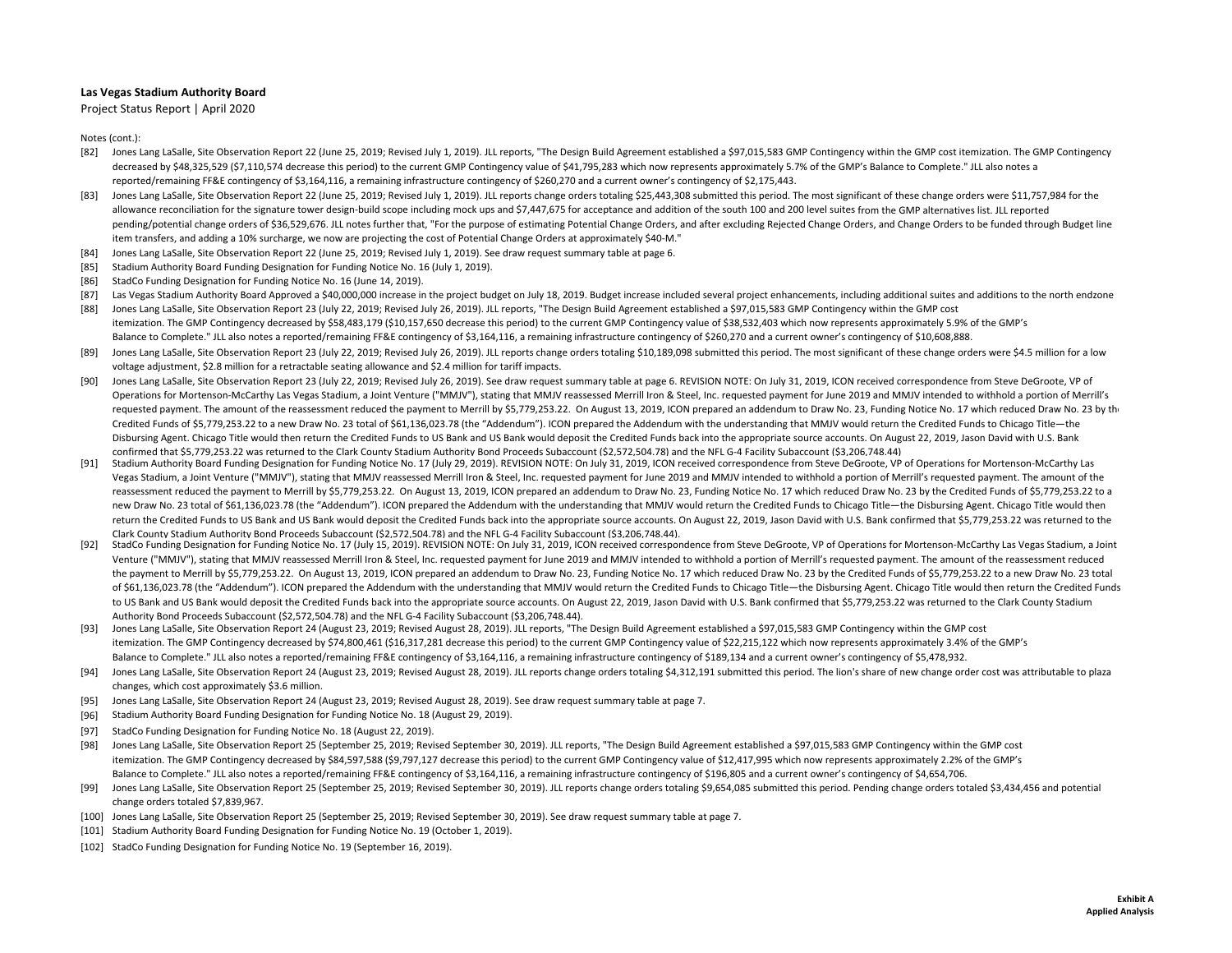Project Status Report | April 2020

[103] Las Vegas Stadium Authority Board Approved a \$90,000,000 increase in the project budget on September 16, 2019. Project enhancements covered by the budget increase included: (i) furniture, fixtures, and equipment upgr and additions; (ii) technology agreements and upgrades; (iii) buildout of selected unassigned spaces; (iv) enhanced art and decor program; (v) food service enhancements; and (vi) additional project contingency.

- [104] Jones Lang LaSalle, Site Observation Report 26 (October 23, 2019; Revised October 29, 2019). Note that the contingency is currently somewhat overstated as roughly \$70 million in project enhancements are being held on contingency line item pending project cost refinements. When these refinements are completed, cost items will be transferred from the contingency to the appropriate budget line item
- [105] Jones Lang LaSalle, Site Observation Report 26 (October 23, 2019; Revised October 29, 2019). JLL reports change orders totaling \$12,167,499 submitted this period. Pending and potential change orders totaled \$2,218,279.
- [106] Jones Lang LaSalle, Site Observation Report 26 (October 23, 2019; Revised October 29, 2019). See draw request summary table at page 6.
- [107] Stadium Authority Board Funding Designation for Funding Notice No. 20 (October 31, 2019).
- [108] StadCo Funding Designation for Funding Notice No. 20 (October 18, 2019).
- [109] Jones Lang LaSalle, Site Observation Report 27 (November 23, 2019; Revised December 2, 2019). Note that the contingency is currently somewhat overstated as roughly \$50 million in project enhancements are being held o contingency line item pending project cost refinements. When these refinements are completed, cost items will be transferred from the contingency to the appropriate budget line item
- [110] Jones Lang LaSalle, Site Observation Report 27 (November 23, 2019; Revised December 2, 2019). JLL reports change orders totaling \$6,961,285 submitted this period. Pending and potential change orders totaled \$4,247,31
- [111] Jones Lang LaSalle, Site Observation Report 27 (November 23, 2019; Revised December 2, 2019). See draw request summary table at page 6.
- [112] Stadium Authority Board Funding Designation for Funding Notice No. 21 (December 3, 2019).
- [113] StadCo Funding Designation for Funding Notice No. 21 (November 15, 2019).
- [114] Jones Lang LaSalle, Site Observation Report 28 (December 23, 2019; Revised December 27, 2019). Note that the contingency is currently somewhat overstated as roughly \$49.3 million in project enhancements are being hel the contingency line item pending project cost refinements. When these refinements are completed, cost items will be transferred from the contingency to the appropriate budget line item.
- [115] Jones Lang LaSalle, Site Observation Report 28 (December 23, 2019; Revised December 27, 2019). JLL reports change orders totaling \$95,521 submitted this period. Pending and potential change orders totaled \$10,979,466
- [116] Jones Lang LaSalle, Site Observation Report 28 (December 23, 2019; Revised December 27, 2019). See draw request summary table at page 6.
- [117] Stadium Authority Board Funding Designation for Funding Notice No. 22 (December 27, 2019).
- [118] StadCo Funding Designation for Funding Notice No. 22 (January 17, 2020).
- [119] Jones Lang LaSalle, Site Observation Report 29 (January 27, 2020). Note that the contingency is currently somewhat overstated as roughly \$37.4 million in project enhancements are being held on the contingency line it project cost refinements. When these refinements are completed, cost items will be transferred from the contingency to the appropriate budget line item.
- [120] Jones Lang LaSalle, Site Observation Report 29 (January 27, 2020). JLL reports change orders totaling \$11,359,172 submitted this period. Pending and potential change orders totaled \$8,585,414.
- [121] Jones Lang LaSalle, Site Observation Report 29 (January 27, 2020). See draw request summary table at page 7.
- [122] Stadium Authority Board Funding Designation for Funding Notice No. 23 (February 4, 2020).
- [123] StadCo Funding Designation for Funding Notice No. 23 (February 20, 2020).
- [124] Funding Notice No. 24 includes \$1,768,409 in costs incurred for third-party stadium activations will be paid for solely by LV Stadium Events Company, LLC. Such increases to the project budget were conditionally appro Stadium Authority Board on September 16, 2019. LV Stadium Events Company, LLC was required to make an irrevocable cash deposit in that amount into <sup>a</sup> Third Party Activation Trust Account created and administered as <sup>a</sup> Subaccount to the StadCo Contribution Trust Account pursuant to Section 3.1(c) of the Construction Funds Trust Agreement and in accordance with Section 36(1)(e) of Senate Bill 1 (2016 Special Session of the Nevada State Legislature). The Authority's designation of funds was conditioned on U.S. Bank's confirmation that LV Stadium Events Company, LLC has deposited the required funds in the Third Party Activation Trust Account described abov and designated such funds for payment of the costs incurred in connection with the third‐party stadium activations.
- [125] Jones Lang LaSalle, Site Observation Report 30 (February 26, 2020, Revised March 10, 2020). Note the substantial decrease in the amount of the contingency is attributable to the allocation of excess funds that were p being held in this line item pending allocation. See, e.g., Notes 119, 114 and 104.
- [126] Jones Lang LaSalle, Site Observation Report 30 (February 26, 2020, Revised March 10, 2020). JLL reports pending and potential change orders totaling \$12,307,202 during the period.
- [127] Jones Lang LaSalle, Site Observation Report 30 (February 26, 2020, Revised March 10, 2020). See draw request summary table at page 8.
- [128] Stadium Authority Board Funding Designation for Funding Notice No. 24 (March 11, 2020). Note that Funding Notice No. 24 includes \$1,768,409 in costs incurred for third-party stadium activations will be paid for solel Stadium Events Company, LLC. Such increases to the project budget were conditionally approved by the Stadium Authority Board on September 16, 2019. LV Stadium Events Company, LLC was required to make an irrevocable cash deposit in that amount into a Third Party Activation Trust Account created and administered as a Subaccount to the StadCo Contribution Trust Account pursuant to Section 3.1(c) of the Construction Funds Trust Agreement and accordance with Section 36(1)(e) of Senate Bill 1 (2016 Special Session of the Nevada State Legislature). The Authority's designation of funds was conditioned on U.S. Bank's confirmation that LV Stadium Events Company, LLC deposited the required funds in the Third Party Activation Trust Account described above and designated such funds for payment of the costs incurred in connection with the third‐party stadium activations.
- [129] StadCo Funding Designation for Funding Notice No. 24 (March 11, 2020). Note that Funding Notice No. 24 includes \$1,768,409 in costs incurred for third-party stadium activations will be paid for solely by LV Stadium E Company, LLC. Such increases to the project budget were conditionally approved by the Stadium Authority Board on September 16, 2019. LV Stadium Events Company, LLC was required to make an irrevocable cash deposit in that amount into a Third Party Activation Trust Account created and administered as a Subaccount to the StadCo Contribution Trust Account pursuant to Section 3.1(c) of the Construction Funds Trust Agreement and in accordance with Section 36(1)(e) of Senate Bill 1 (2016 Special Session of the Nevada State Legislature). The Authority's designation of funds was conditioned on U.S. Bank's confirmation that LV Stadium Events Company, LLC has deposi the required funds in the Third Party Activation Trust Account described above and designated such funds for payment of the costs incurred in connection with the third‐party stadium activations
- [130] Jones Lang LaSalle, Site Observation Report 31 (March 27, 2020, Revised March 31, 2020).
- [131] Jones Lang LaSalle, Site Observation Report 31 (March 27, 2020, Revised March 31, 2020). JLL notes that the Builder's Developer's March 2, 2020 Pending Change Order Log reflects pending and potential change orders to \$6,268,525. JLL also notes that most of these costs would be covered by the third-party sources as they relate to third-party (e.g., sponsorship) activations.
- [132] Site Observation Report 31 (March 27, 2020, Revised March 31, 2020). See draw request summary table at page 7.